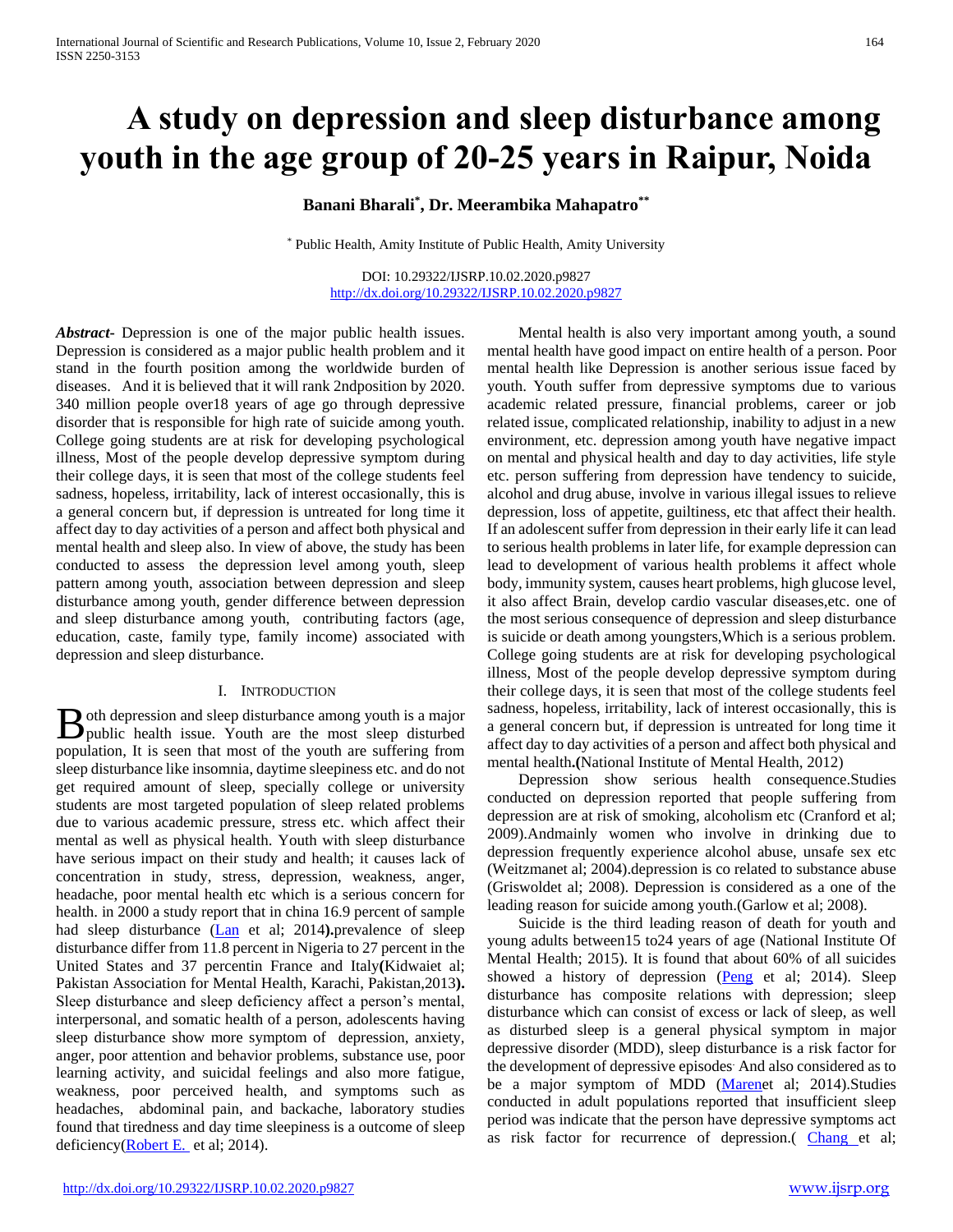2012).depression is the major and most steady risk factors for insomnia, on the other hand, insomnia is a common symptom of depression, and it is usually considered to be a risk factor of depression [\(Daniel J. e](http://www.ncbi.nlm.nih.gov/pubmed/?term=Buysse%20DJ%5Bauth%5D)t al; 2008).

 Many study has been conducted on depression and sleep disturbance among youth, but very few study has been conducted in India among youth, Depressive symptoms are a widespread and disabling state among youth and result in emotional distress and sleep disturbance; therefore, it is important for us to focus on this problem.

# **Objectives:**

# **Primary objective:**

• To find out the association between depression and sleep disturbance among youth in the age group of 20-25 years in Raipur, Noida.

# **Secondary objectives:**

- To determine depression level among youth between 20- 25 years.
- To find out sleep pattern among youth between 20-25 years.
- To find out association between depression and sleep disturbance among youth.
- To determine gender difference between depression and sleep disturbance among youth.
- To determine contributing factors (age, education, caste, family type,family income) associated with depression and sleep disturbance.

#### II. BRIEF REVIEW OF THE RESEARCH

- **1.** A cross sectional study was conducted on "Evaluation of depressive symptoms and sleep alterations in college students" among 340 (53%) females and 298 (47%) malesat the Autonomous University of Yucatan, Merida (mean age  $20.2 +1$  - 2.6 years), where they were asked to complete questionnaire on depression and sleep habits. The result of the study reported that there is a positive relation between depression and sleep alteration. This relation was statistically significant (P< 0.05).It was found that in comparison of without depression, students with depression had more poor sleep quality.Most of the sample shows sleep disturbance and it was severe among those with depression.(**[Moo-Estrella](http://www.ncbi.nlm.nih.gov/pubmed/?term=Moo-Estrella%20J%5BAuthor%5D&cauthor=true&cauthor_uid=15950081)** et al; 2005).
- **2.** A longitudinal study was conducted on "Prevalence, Course, and Comorbidity of Insomnia and Depression in Young Adults" on 4547 subjects (2201 men, 2346 women) representative of the canton of Zurich in Switzerland where they are asked to complete a self reported questionnaire; they reported that increasing prevalence of insomnia was 27% for female 12% in male. It was found that insomnia was increasing with age and there is a positive relationship between depression and insomnia. [\(Daniel J](http://www.ncbi.nlm.nih.gov/pubmed/?term=Buysse%20DJ%5Bauth%5D) et al; 2008).
- **3.** A study titled"Depression among Brazilian adolescents: A cross-sectional population-based study" was conducted among 743 adolescents of 10-19 years age in

southern Brazil, where they were interviewed and asked to complete Patient Health Questionnaire. The result of the Study reported prevalence of minor depression was 17.0% and it was more prevalent among girls than boys, and among those between 14- 15 years and those who were smokers and live with person having depression (**[Munhoz](http://www.ncbi.nlm.nih.gov/pubmed/?term=Munhoz%20TN%5BAuthor%5D&cauthor=true&cauthor_uid=25661392)**et al; 2015).

**4.** cross sectional study was conducted titled "Sleep habits in adolescents of Saudi Arabia; distinct patterns and extreme sleep schedules" among 1035 high school students, between 14-23 years of age, in Jeddah, Saudi Arabia where students were asked to complete a self reported questionnaire on sleep habits, individual data, academic performance.the result of the study found that prevalence of sleep disturbance was 65% and it was more prevalent among males, and sexual category, stress, type of school, and caffeine use was contributing factors of sleep disturbance(**[Merdad](http://www.ncbi.nlm.nih.gov/pubmed/?term=Merdad%20RA%5BAuthor%5D&cauthor=true&cauthor_uid=25260431)** et al; 2014).

#### III. ANALYSIS AND DISCUSSION

 **Methods:** A descriptive cross sectional study among 203 youths of the college in the age group 20-25 years residing as paying guest in Raipur, Noida, Uttar Pradesh studying in college has been conducted. The sampling technique adopted was convenient Sampling Technique. A structured and pretested self administered questionnaire was prepared to collect the data. The questionnaire was prepared in English language for better understanding of the questionnaire by the students.

# **Statistical analysis:**

 Study forms was scrutinized and coded before entering in the computer. The data was coded to ensure the confidentiality of data. Collected data was tabulated in Microsoft excel sheet and analyzed using the software 'Statistical package for social science' (SPSS). The entered data was verified and checked for data errors during coding and data entry. The group characteristics were presented in frequency and proportions. Chi-square test and ANOVA was used to find out association between depression and sleep disturbance. P value less than 0.05 is considered statistically significant.

Results:

#### **Profile of the respondents**

#### **Table 1: Frequency and percentage of sample characteristics of the respondents**

| Sample<br>characteristics | Frequency( $N=203$ ) | Percentage (%) |
|---------------------------|----------------------|----------------|
| Gender<br>respondent      | of                   |                |
| Male                      | 110                  | 54.19          |
| Female                    | 93                   | 45.81          |
| Age of respondent         |                      |                |
| 20 years                  | 86                   | 42.36          |
| 21 years                  | 20                   | 9.85           |
| 22 years                  | 10                   | 4.93           |
| 23 years                  | 50                   | 24.63          |
| 24 years                  | 24                   | 11.82          |
| 25 years                  | 13                   | 6.40           |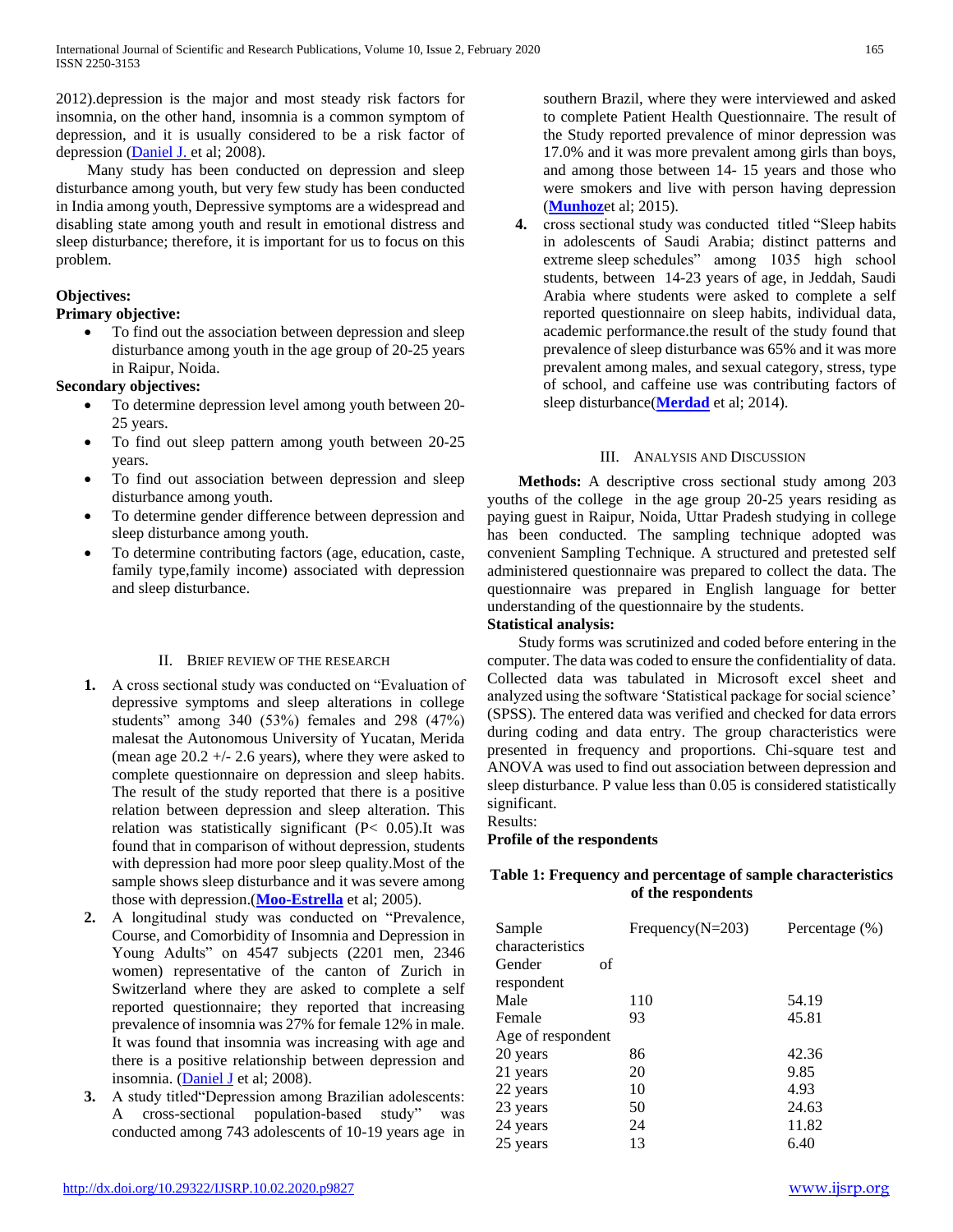| Education of the<br>respondent |     |       | 2) Mean age of the respondents                                     | Table 2 shows that the mean age of the respondents is 21.73 |  |
|--------------------------------|-----|-------|--------------------------------------------------------------------|-------------------------------------------------------------|--|
| Graduate                       | 155 | 76.35 | $\pm$ 1.74, among which mean age of the female respondent is 21.61 |                                                             |  |
| Post graduate                  | 48  | 23.65 | and those of male respondent is 21.86.                             |                                                             |  |
| Family type                    |     |       |                                                                    |                                                             |  |
| Nuclear                        | 167 | 82.27 |                                                                    | Table 2: Mean age of both male and female respondents.      |  |
| Joint                          | 33  | 16.26 |                                                                    |                                                             |  |
| Missing                        | 3   | 1.48  | Variable                                                           | Mean                                                        |  |
| of<br>Caste                    | the |       |                                                                    |                                                             |  |
| respondent                     |     |       | Age of the respondents                                             | $21.73 \pm 1.74$                                            |  |
| General                        | 180 | 88.67 |                                                                    |                                                             |  |
| <b>OBC</b>                     | 16  | 7.88  | gender                                                             |                                                             |  |
| ST                             | 4   | 1.97  |                                                                    |                                                             |  |
| SC.                            | 3   | 1.48  | female                                                             | 21.61                                                       |  |
| Family income                  |     |       |                                                                    |                                                             |  |
| 10- $59k$                      | 99  | 48.76 |                                                                    |                                                             |  |
| $60 - 99k$                     | 48  | 23.64 | male                                                               | 21.86                                                       |  |
| $1 - > 3$ lakh                 | 42  | 20.68 |                                                                    |                                                             |  |
| Missing                        | 14  | 6.90  |                                                                    |                                                             |  |



# **3). Sleep disturbance among respondents**

 Table no.3 showsfrequency and percentage of respondentssleep disturbance among total population, out of which most of the respondents showing sleep disturbance i.e.140(68.97%) sample showing sleep disturbance (PSQI score more than or equal to 5)and 63 (31.03%) do not show any sleep disturbance(PSQI score <5) based on PSQI scale.

#### **Table 3: frequency and percentage of sleep disturbance among respondents based onPittsburgh Sleep Quality Index(PSQI) score**

| variable           | Frequency(<br>$N = 203$ | Percentage $(\%)$ |
|--------------------|-------------------------|-------------------|
| Sleep disturbance  |                         |                   |
| More than or equal | - 140                   | 68.97             |
| to $5)$ (sleep     |                         |                   |
| disturbance        |                         |                   |
| Less than $5$ (no  | 63                      | 31.03             |
| sleep disturbance) |                         |                   |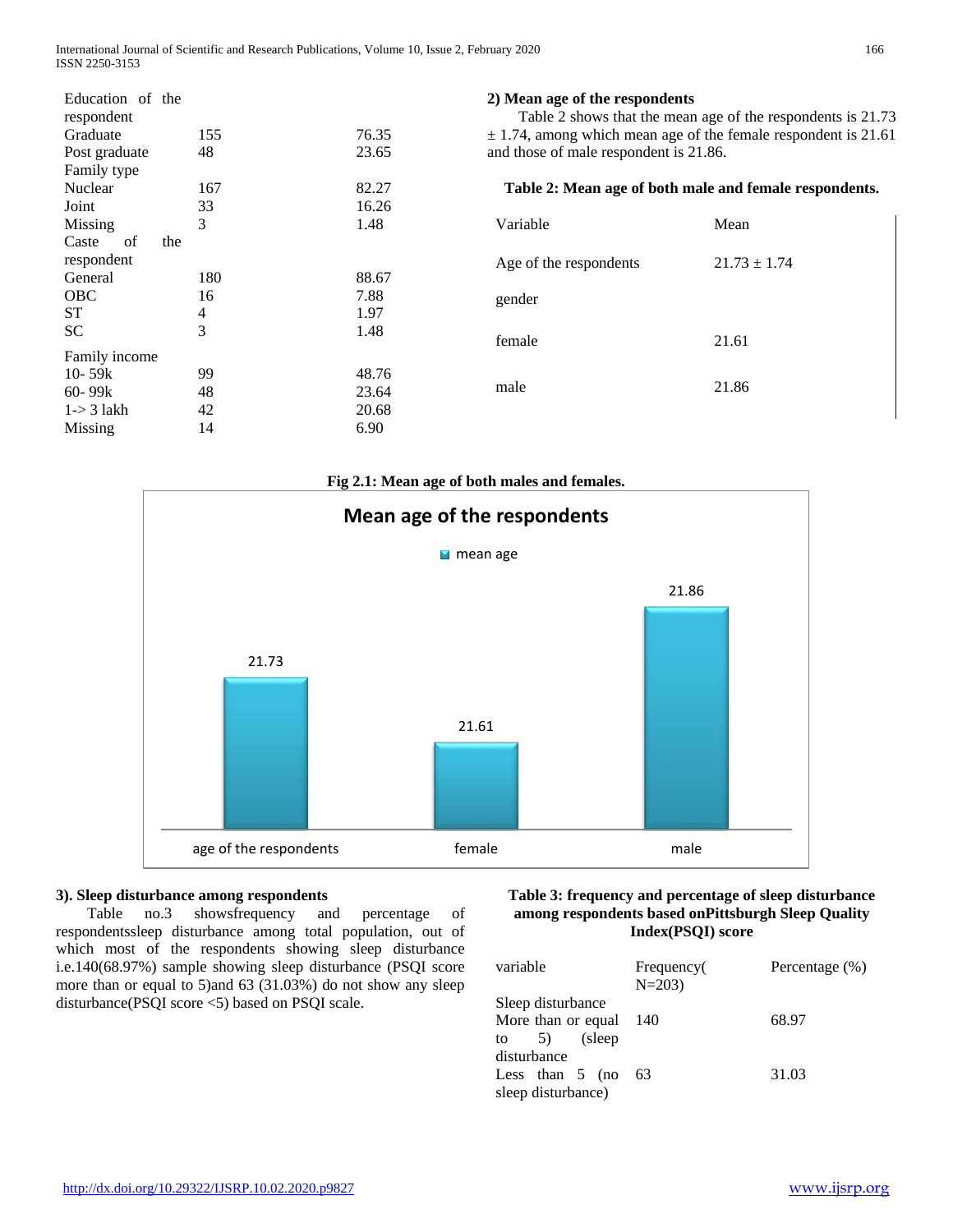

# **Fig 3.1: percentage of sleep disturbance among respondents.**

#### **4) Depression among respondents**

 Table no.4 shows frequency and percentage of depression of respondents among total population**,** out of total respondents 100(49.26%) showing depression (CES-D score more than or equal to 16) and 103 (50.74%) do not show any depression (CES-D score <16) based on CES- D scale.

# **Table 4: frequency and percentage of depression among respondents on the basis ofCenter for epidemiologic studies depression (CES-D) score**

| Variable              | Frequency<br>$(N=203)$ | Percentage $(\%)$ |
|-----------------------|------------------------|-------------------|
| depression            |                        |                   |
| More than or equal to | 100                    | 49.26             |
| 16 (depression        |                        |                   |
| Less than $16$ (no    | 103                    | 50.74             |
| depression)           |                        |                   |

#### **Fig 4.1: percentage of depression among respondents**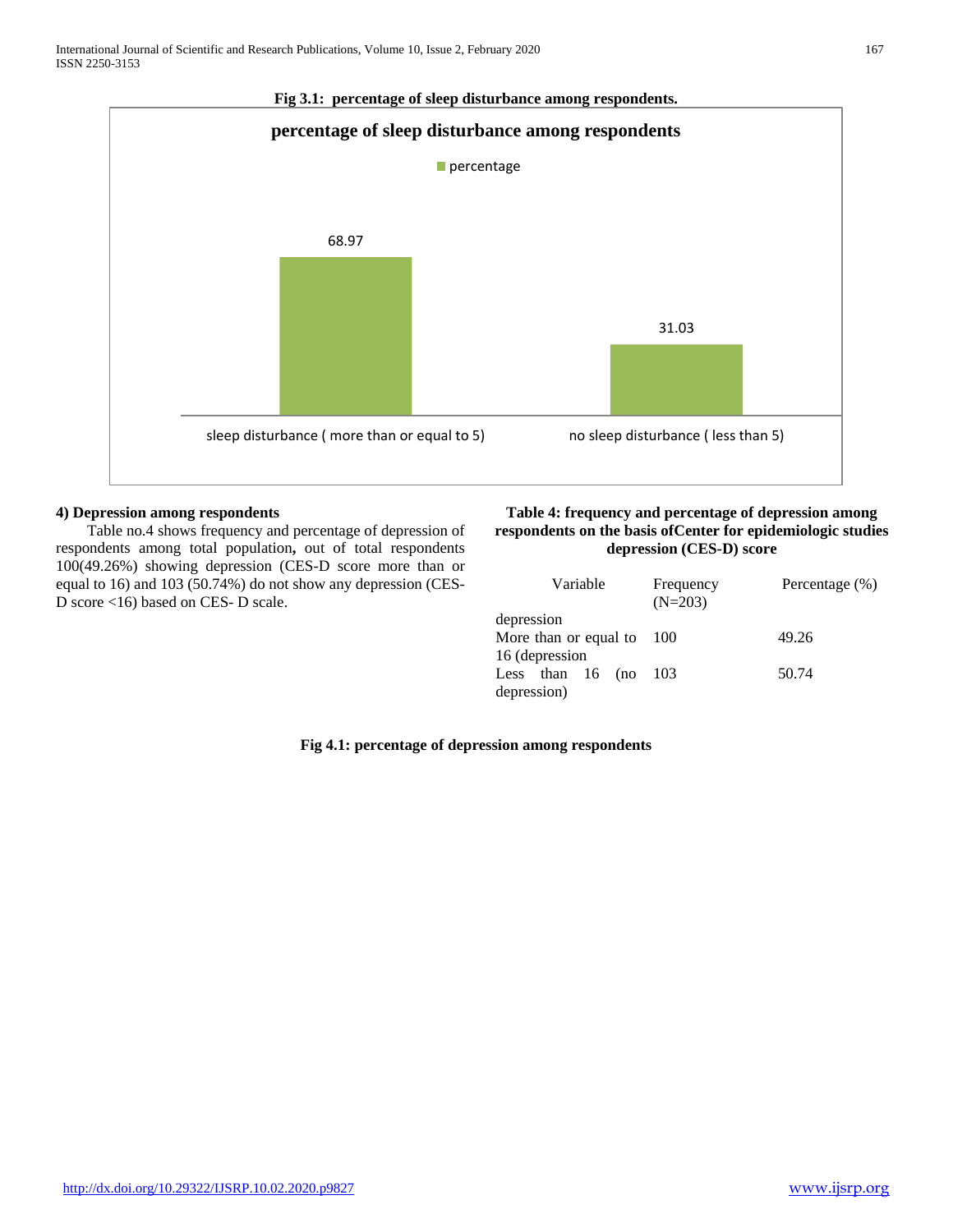

# **5) Association between depression and sleep disturbance**

 Table no. 5 shows comparison of depression and sleep disturbance among respondents. This relation is statistically significant (P<0.05). it is seen thatamong total respondents with no sleep disturbance sleep 82.54% do not show any depression only 17.46% show depression likewise among total respondents with sleep disturbance most of the respondents show depression i.e. 63.57% show depression ,only 36.43% do not show any depression. So it is clear that most of the respondents with sleep disturbance have depression, both depression and sleep disturbance is correlated.

# **Table 5: comparison of depression and sleep disturbance of respondents based on(PSQI) and (CES-D) score**

| Depression range                                          | PSQI range                                                                                  |                                                                         | Total       |
|-----------------------------------------------------------|---------------------------------------------------------------------------------------------|-------------------------------------------------------------------------|-------------|
|                                                           | No sleep disturbance (less                                                                  | Sleep disturbance (more than                                            |             |
|                                                           | than $5)$                                                                                   | or equal to $5$ )                                                       |             |
| No depression (less than<br>16)                           | 52 (82.54)                                                                                  | 51 (36.43)                                                              | 103 (50.74) |
| Depression (more than $11(17.46)$ )<br>or equal to $16$ ) |                                                                                             | 89 (63.57)                                                              | 100 (49.26) |
| total                                                     | 63 (100%)                                                                                   | 140(100%)                                                               | 203 (100%)  |
|                                                           | Pearson chi-square $(2 \text{ tailed})df=1$ , sig = 0.00 (statistically significant p<0.05) |                                                                         |             |
| <b>ANOVA</b>                                              |                                                                                             | $df=16$ , f=7.01, significance=0.00 ( statistically significant p<0.05) |             |

**Fig5.1: comparison of depression and sleep disturbance among respondents**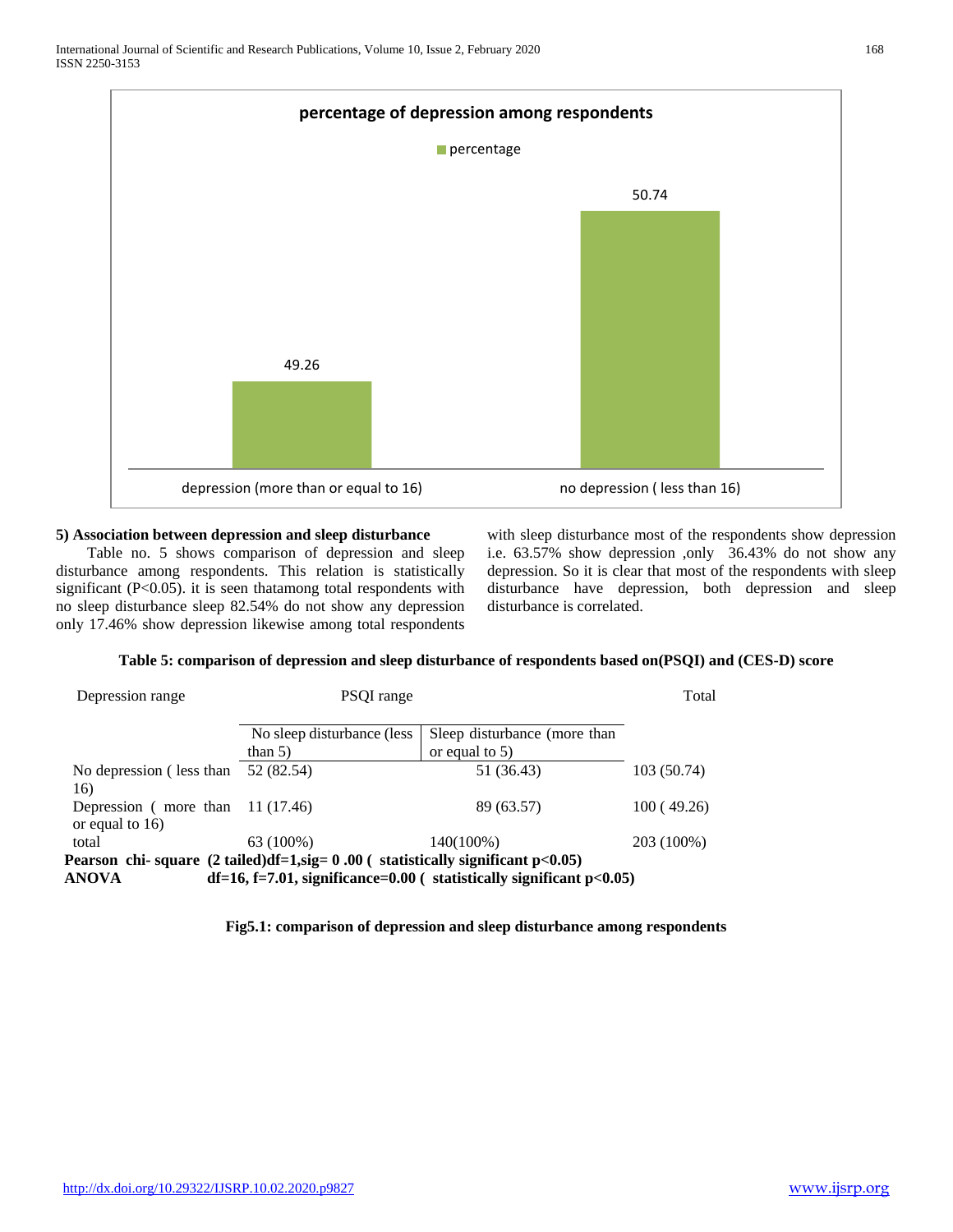

#### **6) Mean of Pittsburgh Sleep Quality Index(PSQI) score, depression score and sleep hours**

Table no.6 shows that mean of PSQI score (sleep disturbance score) is 6.27 and standard deviation is  $\pm 3.08$ , mean of depression score 16.40 and standard deviation is  $\pm$ 9.09, and mean of sleep hours is 6.16 and standard deviation is  $\pm$ 70.03.

#### **Table 6: mean of PSQI score, depression score and sleep hours of respondents**

| variable         | Mean  | Standard deviation |
|------------------|-------|--------------------|
| PSQI score       | 6.27  | $\pm 3.08$         |
| Depression score | 16.40 | $\pm 9.09$         |
| Sleep hours      | 6.16  | $\pm 70.03$        |

**ANOVA df=16 f= 7.01 sig= 0.00 ( statistically significant P< 0.05)**



#### **Fig 6.1: mean and standard deviation of PSQI, depression score and sleep hours of respondents**

#### **7) Sleep disturbance and age of the respondents**

.

 Table no.7 shows comparison of sleep disturbance with age of the respondents. Though relation is not statistically significant due to small sample size it is found that there is a relation between sleep disturbance and age of the respondents. It is seen that among total respondents with sleep disturbance more sleep disturbance is seen among individual between 20- 22 years of age i.e. 57.14% as compared to individual between 23-25 years of age i.e. 42.86%.

#### **Table 7: comparison of frequency ofrespondents' age with sleep disturbance based on (PSQI)score**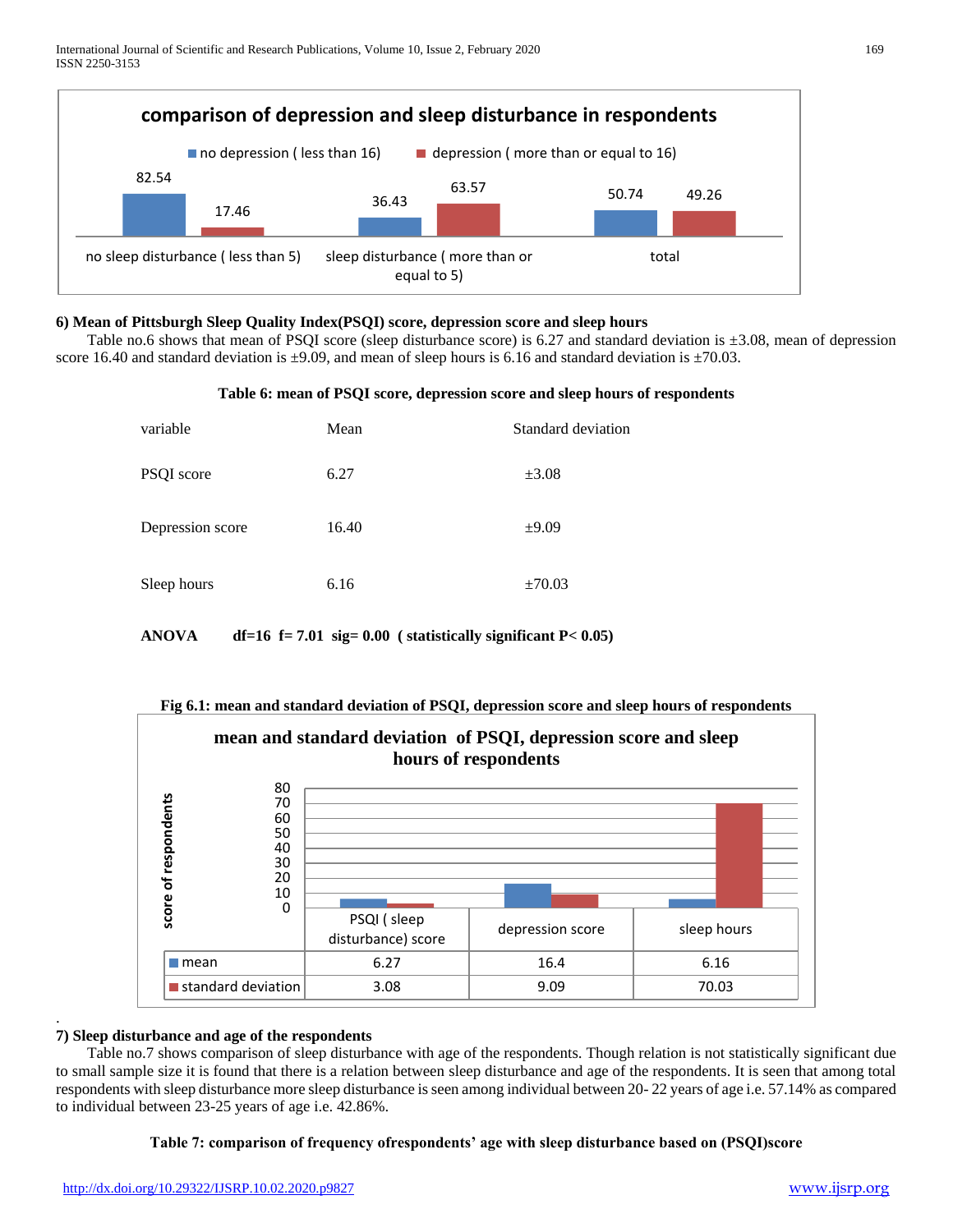| PSQI range                                                                                    | on the basis of<br>age | Frequency distribution of respondent Total |              |
|-----------------------------------------------------------------------------------------------|------------------------|--------------------------------------------|--------------|
|                                                                                               | $20-22$ years          | $23-25$ years                              |              |
| No sleep disturbance (less than 5)                                                            | 36(57.14)              | 27 (42.86)                                 | 63 (100.00)  |
| Sleep disturbance (more than or<br>equal to $5$ )                                             | 80(57.14)              | 60(42.86)                                  | 140 (100.00) |
| Total                                                                                         | 116(57.14)             | 87 (42.86)                                 | 203 (100.00) |
| Pearson chi-square $(2 \text{ tailed})df = 5 \text{ sig} = 0.5$ (non significant P $> 0.05$ ) |                        |                                            |              |

**Fig 7.1: comparison of sleep disturbance with age of the respondents**



(Respondents with sleep disturbance are considered for this graph)

#### **8) Depressionand age of the respondents**

 Table no. 8 shows comparison of depression with age of the respondents.Though relation is not statistically significant due to small sample size it is found that there is a relation between depression and age of the respondents. It is seen that among total respondents with depression more depression is seen among individual between 20- 22 years of age i.e. 55% as compared to individual between 23-25 years of age i.e. 45%.

#### **Table 8: comparison of frequency ofrespondents age with depression based on depression score**

| Depression range                                                                              | Frequency distribution of respondent<br>on the basis of<br>age |               | Total        |
|-----------------------------------------------------------------------------------------------|----------------------------------------------------------------|---------------|--------------|
|                                                                                               | $20-22$ years                                                  | $23-25$ years |              |
| No depression (less than 16)                                                                  | 61 (59.22)                                                     | 42 (40.78)    | 103(100.00)  |
| Depression (more than or equal to                                                             | 55 (55.00)                                                     | 45 (45.00)    | 100(100.00)  |
| 16)                                                                                           |                                                                |               |              |
| total                                                                                         | 116(57.14)                                                     | 87 (42.86)    | 203 (100.00) |
| Pearson chi-square $(2 \text{ tailed})df = 5 \text{ sig} = 0.7$ (non significant P $> 0.05$ ) |                                                                |               |              |

#### **Fig 8.1: comparison of depression with age of the respondents**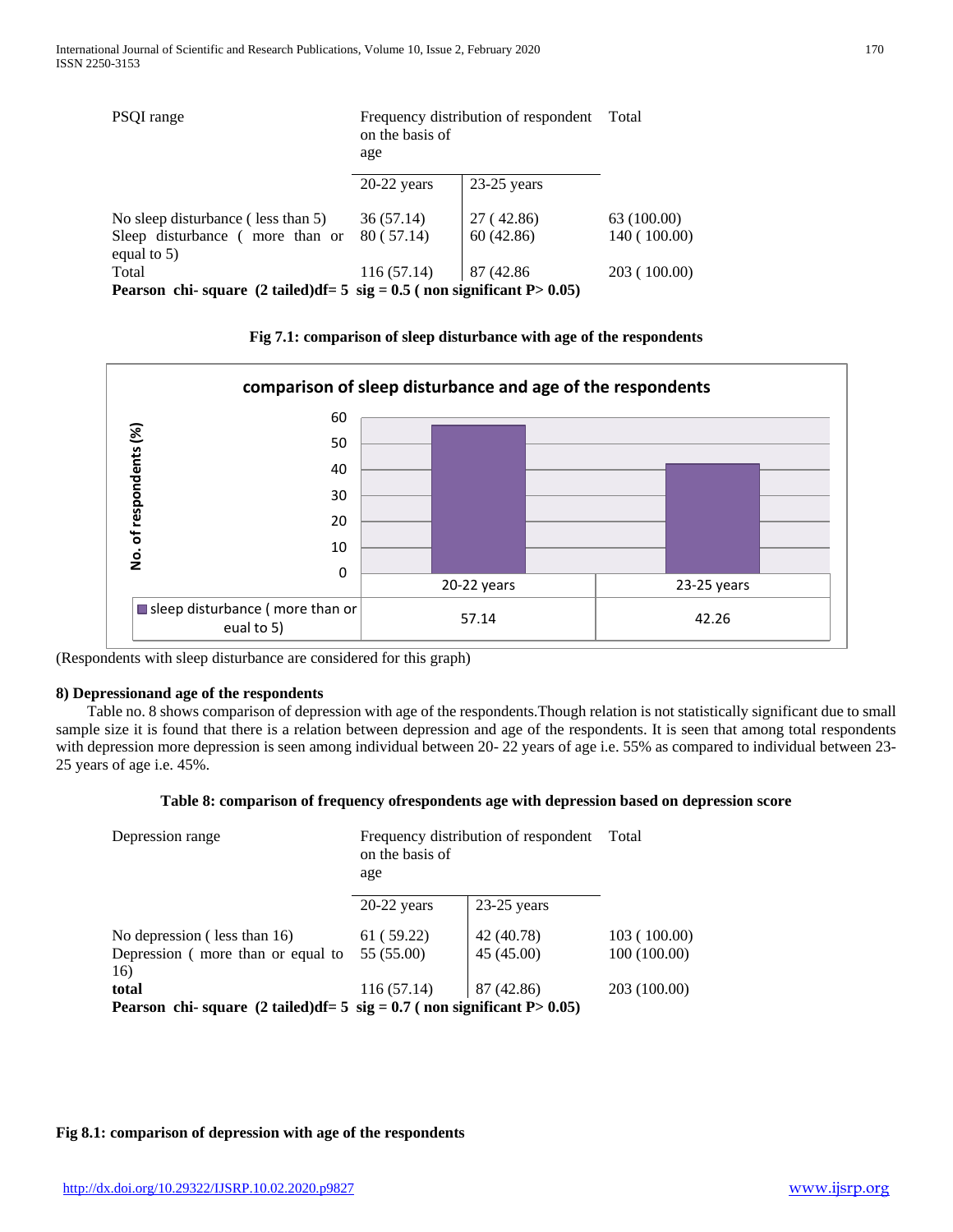

(Respondents with depression are considered for this graph)

#### **\ 9) Sleep disturbance and gender of respondents**

 Table no. 9 shows comparison of sleep disturbance and gender of respondents, it is found that there is a relation between sleep disturbance and gender of respondents .it is shown that among total population 54.19% are males and 45.81% are females.And among total respondents with sleep disturbance 55% arte male which is more than females that is 45%. So, males have more sleep disturbance as compared to females.

#### **Table 9: comparison of sleep disturbance and gender of respondent**

| PSQI range                                                                                | basis of gender | Frequency distribution of respondent on the | Total      |
|-------------------------------------------------------------------------------------------|-----------------|---------------------------------------------|------------|
|                                                                                           | male            | female                                      |            |
| no sleep disturbance (less than 5)                                                        | 33 (52.38%)     | 30 (47.62%)                                 | 63 (100%)  |
| sleep disturbance (more than or equal to 5                                                | 77 (55%)        | 63 (45%)                                    | 140 (100%) |
| total                                                                                     | 110 (54.19%)    | 93 (45.81%)                                 | 203 (100%) |
| Pearson, chi. square $(2 \tanh d) df - 1 \cdot sig - 0.73$ ( non significant $n > 0.05$ ) |                 |                                             |            |

**Pearson chi- square (2 tailed)df= 1 sig= 0.73 ( non significant p> 0.05)**



# **Fig 9.1: comparison of sleep disturbance and gender of respondents.**

(Respondents with sleep disturbance are considered for this graph based onPSQI score)

# 29.

# **10) Depression and gender of respondents**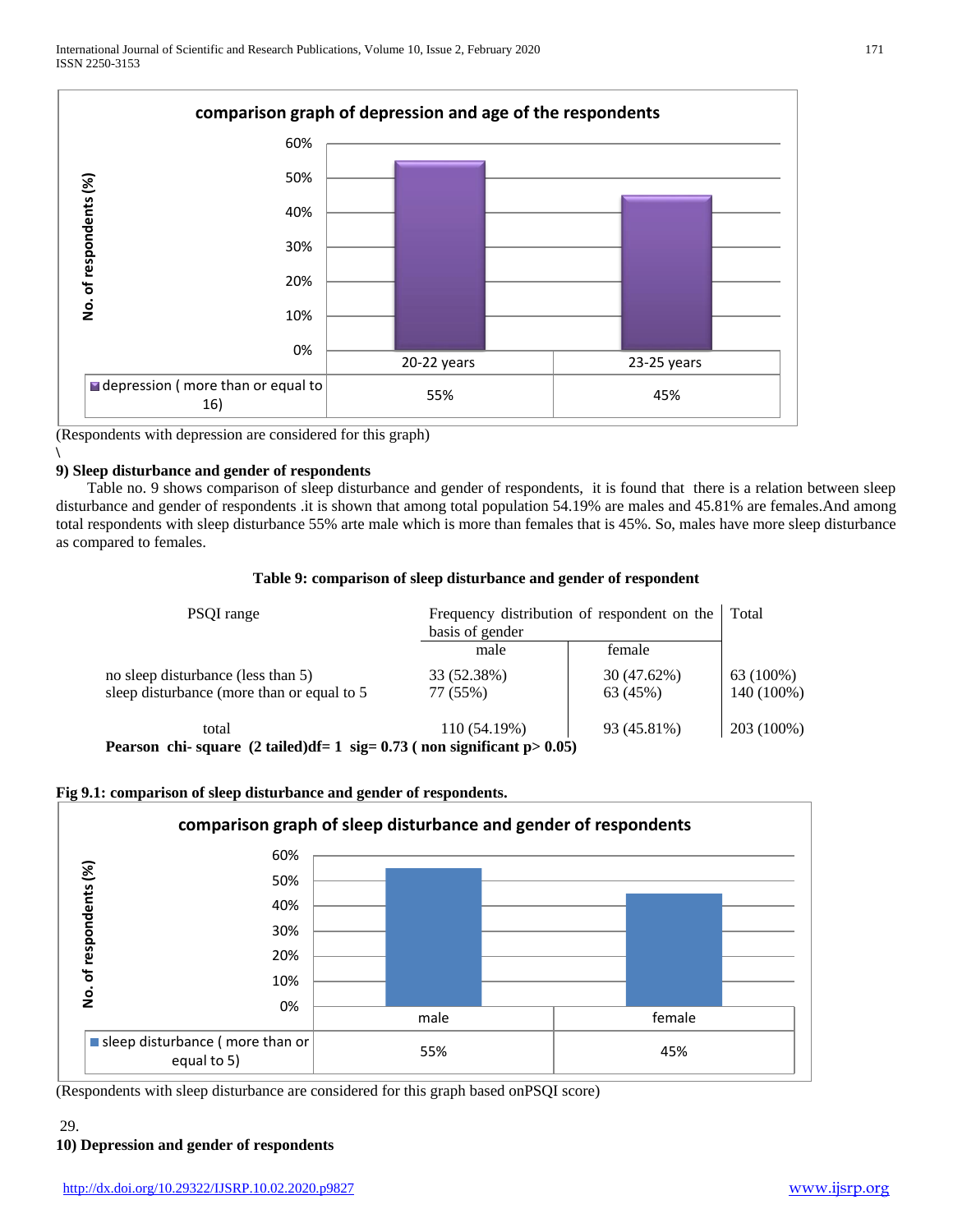Table no. 10 shows comparison of depression and gender of respondents, though the relation is not statistically significant due to small sample size it is found that there is a relation between depression and gender of respondents. It shows that among total population 50.19% are males and 45.81% .Out of which among total respondents with depression 55% are malesascompared to females that is 45%. This shows that males have more depressionthan females.

# **Table 10: comparison of depression and gender of respondents**

| Depression range                     | basis of gender | Frequency distribution of respondent on the | total        |  |
|--------------------------------------|-----------------|---------------------------------------------|--------------|--|
|                                      | Male            | female                                      |              |  |
| no depression (Less than 16)         | 55 (53.40%)     | 48 (46.60%)                                 | $103(100\%)$ |  |
| Depression More than or equal to 16) | 55 (55%)        | 45 (45%)                                    | $100(100\%)$ |  |
| total                                | 110(54.19%)     | 93 (45.81%)                                 | 203 (100%)   |  |

**Pearson chi- square** (2 tailed) df= 1 sig= 0.82 ( non significant P> 0.05)





(Respondents with depression are considered for this graph based on CES-D score). 30.

# **11) Sleep disturbance and education of the respondents**

Table no.11 shows comparison of sleep disturbance and education of the respondents, this relation is statistically significant (P< 0.05).it shows that among total population 76.35% are graduate and 23.65% are post graduate and out of total respondents with sleep disturbance 81.42% are graduate as compared to post graduate that is 18.57%.this shows graduate are more sleep disturbed than post graduate. **Table 11: comparison of sleep disturbance and education of respondents**

| Table 11: comparison of sleep disturbance and education of respondents<br>PSOI range          | basis of education           | Frequency distribution of respondent on the | total                        |  |
|-----------------------------------------------------------------------------------------------|------------------------------|---------------------------------------------|------------------------------|--|
|                                                                                               | Graduate                     | Post graduate                               |                              |  |
| no sleep disturbance (Less than 5)                                                            | 41 (65.07%)                  | 22 (34.92%)                                 | 63 (100.00)                  |  |
| sleep disturbance (More than or equal to 5)<br>total                                          | 114 (81.42%)<br>155 (76.35%) | 26 (18.57%)<br>48 (23.65%)                  | 140 (100.00)<br>203 (100.00) |  |
| Pearson chi-square $(2 \text{ tailed})df=1$ , sig = 0.01 (statistically significant p < 0.05) |                              |                                             |                              |  |

# **Fig 11.1: comparison of sleep disturbance and education of respondents**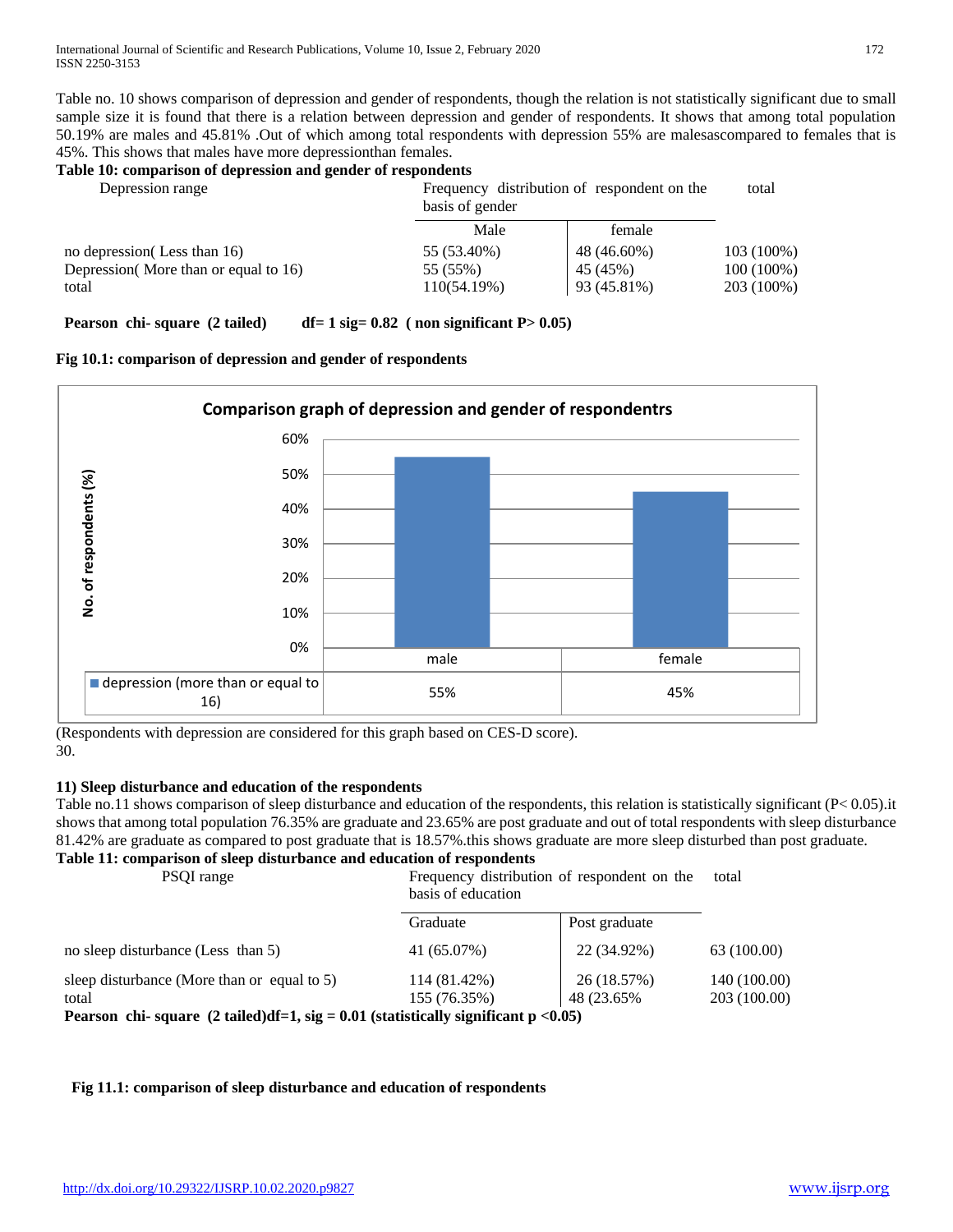

(Respondents with sleep disturbance are considered for this graph based on PSQI score) 31.

#### **12) Depression and education of respondents**

Table no. 12 shows comparison of depression and education of respondents, though the relation is not statistically significant due to small sample a relation is found between depression and education of respondents. it shows that among total respondents with depression 80% are graduate and 20% are post graduate likewise among total respondents with no depression 72.81% are graduate and 27.18% are post graduate, it shows that graduates show more depression than post graduate.

#### **Table 12: comparison of depression and education of respondents**

| Depression range                                                                | of education | Frequency distribution of respondent on the basis | total        |  |
|---------------------------------------------------------------------------------|--------------|---------------------------------------------------|--------------|--|
|                                                                                 | Graduate     | Post graduate                                     |              |  |
| no depression (Less than 16)                                                    | 75 (72.81%)  | 28 (27.18%)                                       | 103 (100.00) |  |
| Depression (More than or equal to 16)                                           | 80 (80%)     | 20(20%)                                           | 100 (100.00) |  |
| Total                                                                           | 155(76.35%)  | 48(23.65%)                                        | 203 (100.00) |  |
| Degreen obj savore (2 toiled) $df = 1$ sig 0.22( non-significant $D \le 0.05$ ) |              |                                                   |              |  |

**Pearson chi- square (2 tailed) df= 1 sig= 0.23( non significant P> 0.05)**

# **Fig 12.1: comparison of depression and education of respondents**



(Respondents with depression are considered for this graph based onCES-D score) 32.

# **13) Sleep disturbanceand caste of the respondents**

Table no.13 shows comparison of respondent's caste with sleep disturbance. It is seen that highest sleep disturbance is present among general category (90.71%) as compared to other caste of respondents and then it is slightly decreasing in OBC category (6.42%) and further decrease in ST that is 2.14% and then SC that is 0.71% among total respondents with depression.

# **Table 13: comparison of sleep disturbance and caste of respondents**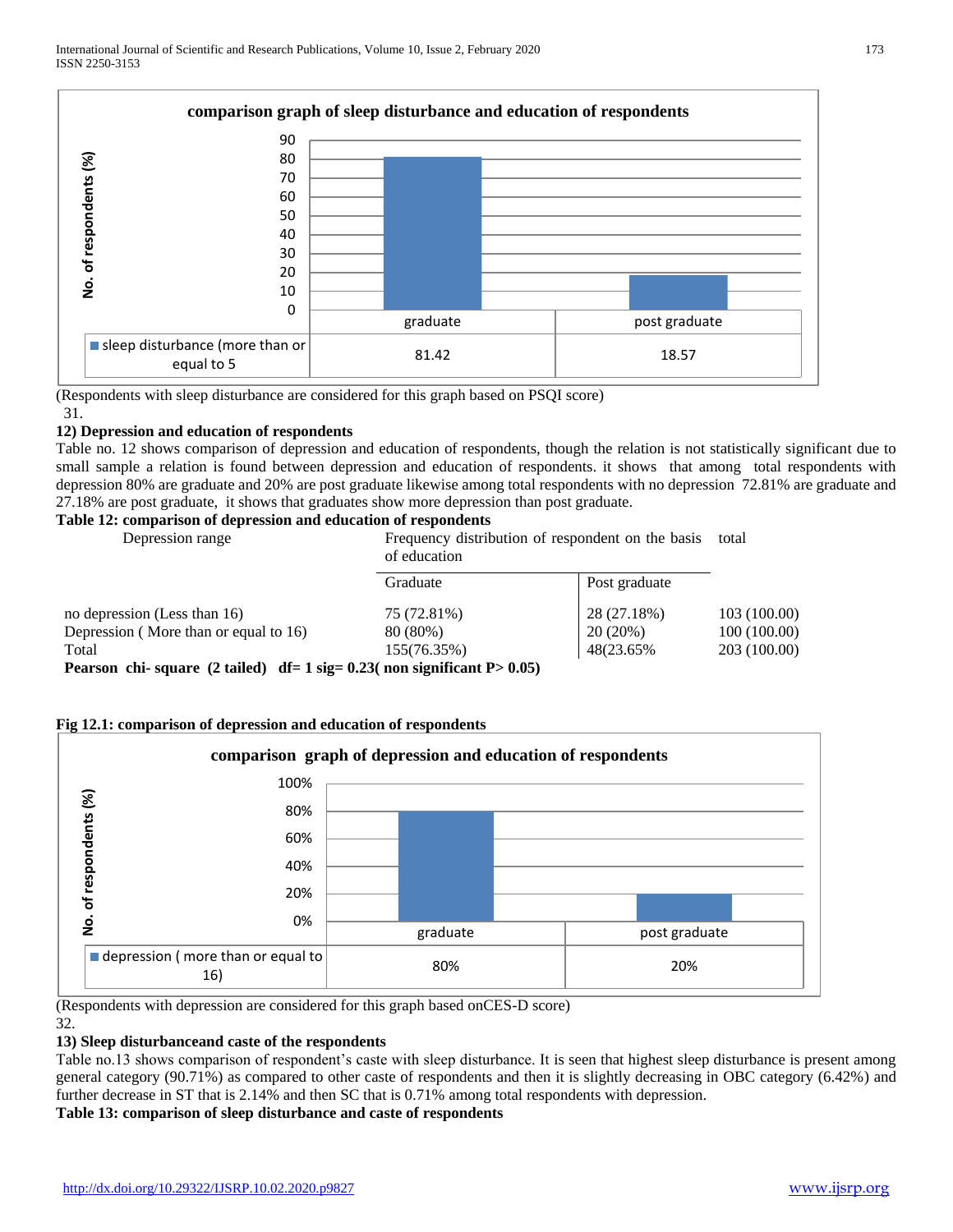PSQI range Frequency distribution of respondent on the basis of caste total

|                                                                                                                  | general                  | <b>OBC</b>           | <b>ST</b>          | <b>SC</b>          |                             |
|------------------------------------------------------------------------------------------------------------------|--------------------------|----------------------|--------------------|--------------------|-----------------------------|
| no sleep disturbance (Less than 5)<br>sleep disturbance (More than or equal<br>to $5)$                           | 53 (84.12)<br>127(90.71) | 7 (11.11)<br>9(6.42) | 1(1.58)<br>3(2.14) | 2(3.17)<br>1(0.71) | 63 (100.00)<br>140 (100.00) |
| <b>TOTAL</b><br>Pearson chi-square $(2 \text{ tailed})$ df= $3 \text{ sig} = 0.35$ (non significant P $> 0.05$ ) | $180(88.67)$   16 (7.88) |                      | 4 (1.97)           | 3 (1.47)           | 203 (100.00)                |

#### **Fig 13.1: comparison graph of caste with sleep disturbance of respondents**



(Respondents with sleep disturbance are considered for this graph based onPSQI score) 33.

#### **14) Depression and caste of respondents**

Table no.14 shows comparison of caste with depression of respondents. It is seen that highest level of depression is present among general category(89%) as compared to other caste of respondents, then it is decreasing in OBC (10%) and further decrease in ST (1%) and then in SC (0%) among total respondents with depression.

#### **Table 14: comparison of frequency distribution of the respondent caste with depression**

Depression Range Frequency distribution of respondent on the basis of caste total

|                                                                                     | general     | <b>OBC</b> | <b>ST</b> | <b>SC</b> |              |
|-------------------------------------------------------------------------------------|-------------|------------|-----------|-----------|--------------|
| no depression (Less than 16)                                                        | 91 (88.34)  | 6(5.82)    | 3(2.91)   | 3(2.91)   | 103 (100.00) |
| depression (More than or equal to<br>16)                                            | 89 (89.00)  | 10(10.00)  | 1(1.00)   | 0(0.00)   | 100(100.00)  |
| total                                                                               | 180 (88.67) | 16(7.88)   | 4 (1.97)  | 3(1.47)   | 203 (100.00) |
| Pearson chi-square $(2 \text{ tailed})df = 3 sig = 0.17$ (non significant P > 0.05) |             |            |           |           |              |

#### **Fig 14.1: comparison graph of depression with caste of respondents**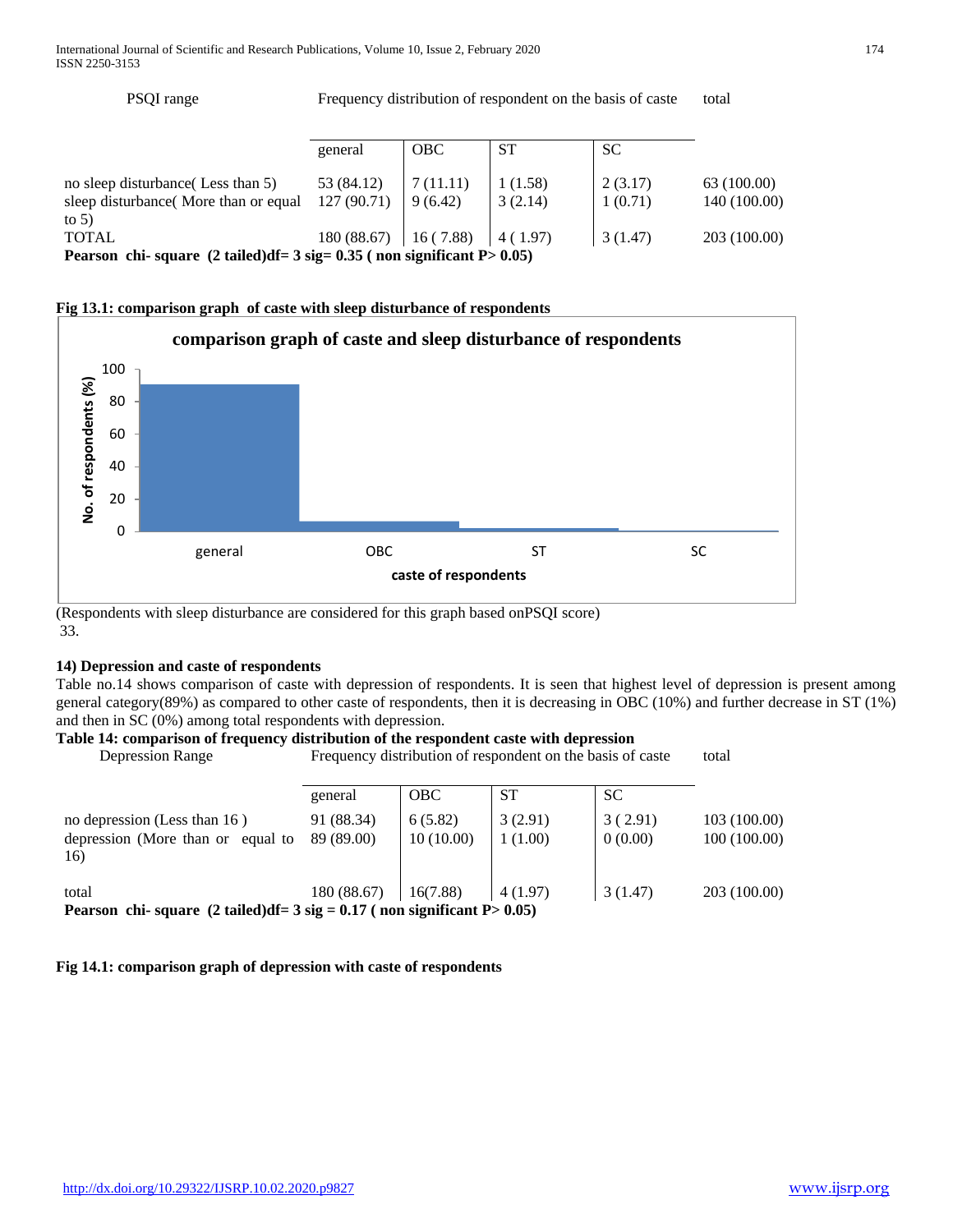

(Respondents with depression are considered for this graph based onCES-D score) 34.

# **15. Sleep disturbanceand family type of respondents**

Table no.15 shows comparison of sleep disturbance with family type of respondents. Though relation is not statistically significant due to small sample size a relation is found between sleep disturbance and family type of respondents. It is seen that nuclear family show more sleep disturbance that is 83.45% as compared to joint family that is 16.54% among total respondents with sleep disturbance. **Table 15: comparison of frequency distribution of the respondents' family type with sleep disturbance**

| abie 15. Comparison of frequency ulstribution of the respondents -family type with sleep ulsturbance |                                                            |  |  |
|------------------------------------------------------------------------------------------------------|------------------------------------------------------------|--|--|
| <b>PSQI</b> Range                                                                                    | Frequency distribution of respondent on the basis of total |  |  |

|                                                                              | family type |           |              |  |  |
|------------------------------------------------------------------------------|-------------|-----------|--------------|--|--|
|                                                                              | nuclear     | joint     |              |  |  |
| no sleep disturbance (Less than 5)                                           | 51 (83.60)  | 10(16.39) | 61(100.00)   |  |  |
| sleep disturbance (More than or equal to                                     | 116 (83.45) | 23(16.54) | 139(100.00)  |  |  |
|                                                                              |             |           |              |  |  |
| total                                                                        | 167(83.5)   | 33(16.5)  | 200 (100.00) |  |  |
| Pearson chi-square (2 tailed) $df = 1 sig = 0.98$ (non significant P > 0.05) |             |           |              |  |  |



(Respondents with sleep disturbance are considered for this graph based on PSQI score)

#### 35. **16) Depressionand family type of respondents**

Table no.16 shows comparison of depression with family type of respondents.though the relation is not statistically significant due to small sample size there is a relation between depression and family type of respondents It is seen that nuclear family show more depression that is (87.75%) as compared to joint family that is (12.24%) among total respondents with depression.

**Table 16: comparison of frequency distribution of the respondents family type with depression**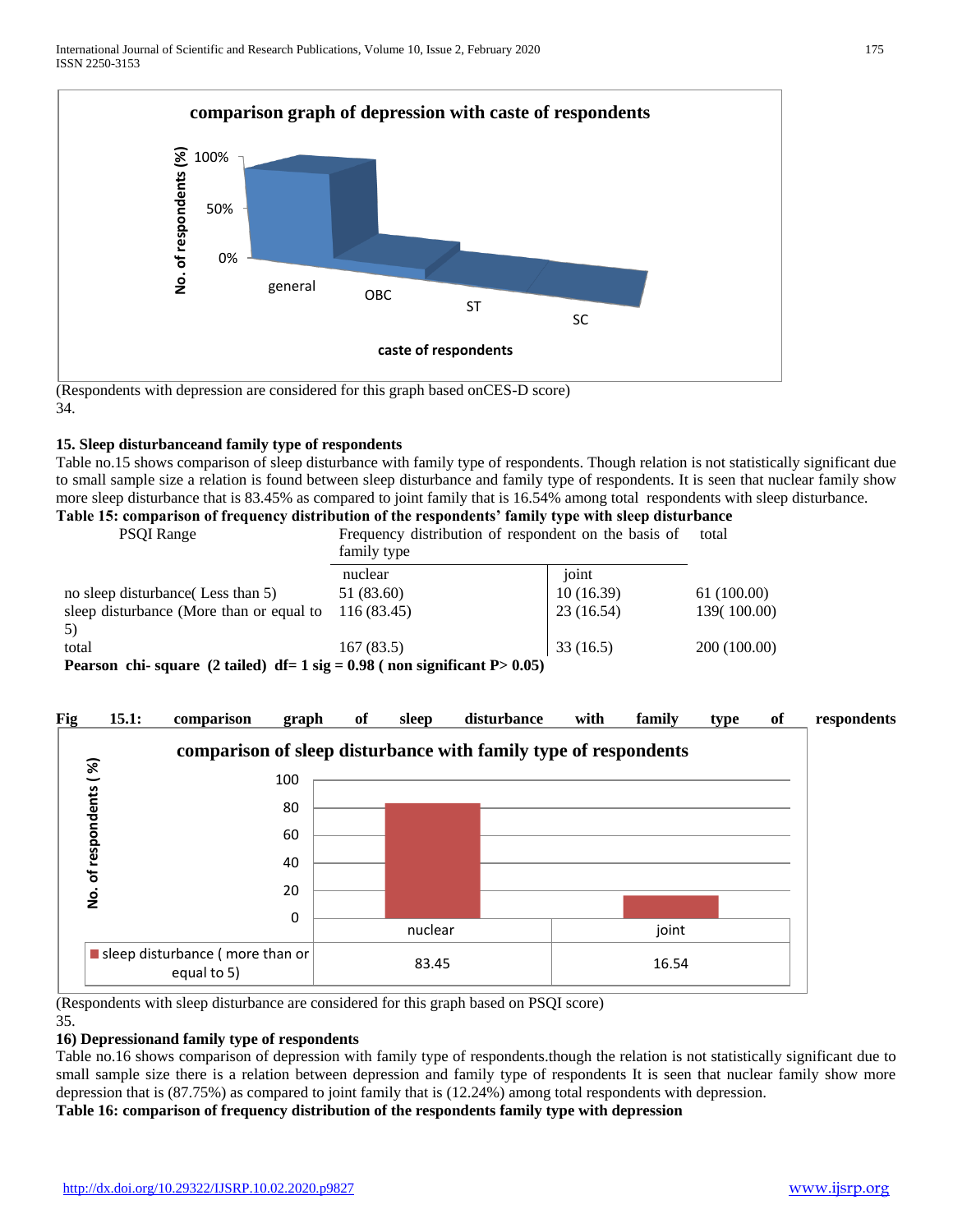| Depression range                                                             | family type | Frequency distribution of respondent on the basis of |               |  |
|------------------------------------------------------------------------------|-------------|------------------------------------------------------|---------------|--|
|                                                                              | nuclear     | joint                                                |               |  |
| Less than 16 (no depression)                                                 | 81 (79.41)  | 21 (20.58)                                           | 102(100.00)   |  |
| More than or equal to 16                                                     | 86 (87.75)  | 12(12.24)                                            | 98 (100.00)   |  |
| (depression)                                                                 |             |                                                      |               |  |
| total                                                                        | 167(83.5)   | 33(16.5)                                             | 200 (100.000) |  |
| Pearson chi-square (2 tailed) $df = 1 sig = 0.11$ (non significant P > 0.05) |             |                                                      |               |  |

| Fig 16.1: comparison graph of depression with family type of respondents |
|--------------------------------------------------------------------------|
|--------------------------------------------------------------------------|



(Respondents with depression areconsidered for this graph based onCES-D score)

#### 36.

# **17)Effect of family income of the respondents on their sleep disturbance**

Table no.17 shows comparison of sleep disturbance with family income of respondents.This Relation is statistically significant where (P<0.05). it is seen that sleep disturbance is more in the individual having family income less than 60,000 per month among all respondents having sleep disturbance i.e. 43.41% as compared to other range of family income and it is also seen that sleep disturbance is less in individual having family income more than 3 lakh i.e. 26.35% among all respondents having sleep disturbance as compared to other range of family income.

# **Table 17: comparison of frequency ofrespondentsfamily income (P.M) with sleep disturbance based on PSQI score**

| PSQI range                                                                            | Frequency distribution of respondent on the basis of<br>Family income |                        |                        | total                      |
|---------------------------------------------------------------------------------------|-----------------------------------------------------------------------|------------------------|------------------------|----------------------------|
|                                                                                       | $10 - 59k$                                                            | $60 - 99k$             | 1-more than 3 lakh     |                            |
| no sleep disturbance (less than 5)<br>sleep disturbance (More than or equal           | 43 (71.67)<br>56 (43.41)                                              | 9(15.00)<br>39 (30.23) | 8 (13.33)<br>34(26.35) | 60(100.00)<br>129 (100.00) |
| to $5)$<br>total                                                                      | 99 (52.38)                                                            | 48 (25.40)             | 42 (22.22)             | 189 (100.00)               |
| Pearson chi-square (2 tailed)df= $10$ sig = $0.03$ (statistically significant p<0.05) |                                                                       |                        |                        |                            |

# **Fig 17.1comparison of sleep disturbance with family income of respondents**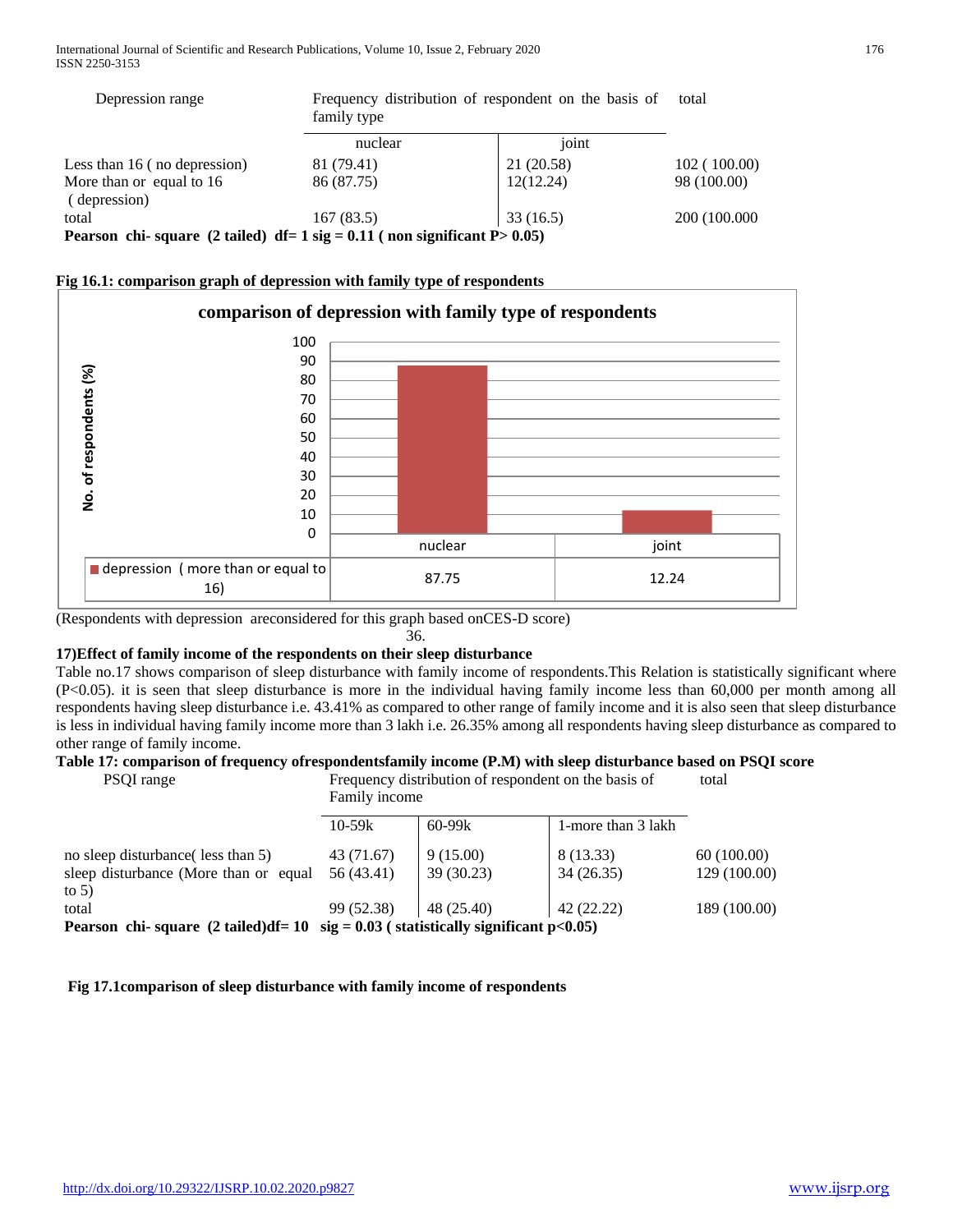

(Respondents with sleep disturbance are considered for this graph) 37.

#### **18)Effect of family income of the respondents on depression**

Table no.18 shows comparison depression with family income of respondents.This Relation is statistically significant where (P< 0.05).it is seen that depression is more in the individual having family income less than 60,000 per month among all respondents having depression i.e. 42.55% as compared to other range of family income and it is also seen that depression is less in individual having family income more than 3 lakh i.e. 25.53% among all respondents having depression as compared to other range of family income.

**Table 18: comparison of frequency ofrespondentsfamily income (P.M) with depression based on depression score**

Depression range Frequency distribution of respondent on the basis of

|                                                                          | Family income            |                                                                                    |                         |                            |
|--------------------------------------------------------------------------|--------------------------|------------------------------------------------------------------------------------|-------------------------|----------------------------|
|                                                                          | $10 - 59k$               | $60 - 99k$                                                                         | 1-more than 3 lakh      |                            |
| no depression (Less than 16)<br>depression (More than or equal to<br>16) | 59 (62.10)<br>40 (42.55) | 18 (18.95)<br>30(31.91)                                                            | 18 (18.95)<br>24(25.53) | 95 (100.00)<br>94 (100.00) |
| total<br><b>ANOVA</b>                                                    | 99 (52.38)               | 48 (25.40)<br>$df = 27.14 f = 4.39 sig = 0.04$ (statistically significant P< 0.05) | 42 (22.22)              | 189 (100.00)               |

# **Fig 18.1**: **comparison of depression with family income of respondents**



(Respondents with depression are considered for this graph)

# IV. DISCUSSION:

In this study we found that prevalence of depression is high among youth between 20- 25 years in Raipur, Noida. Our study found that prevalence of depression is 49.26%.this result is supported by a study conducted in three capital cities of Pakistan i.e. Karachi, Lahore and Quetta, by Amin et al; 2007**,** they shows that 45.98% were suffering from depression, A study conducted by Eller et al; 2006**,** they shows that 30.6% had symptoms of depression.Also

total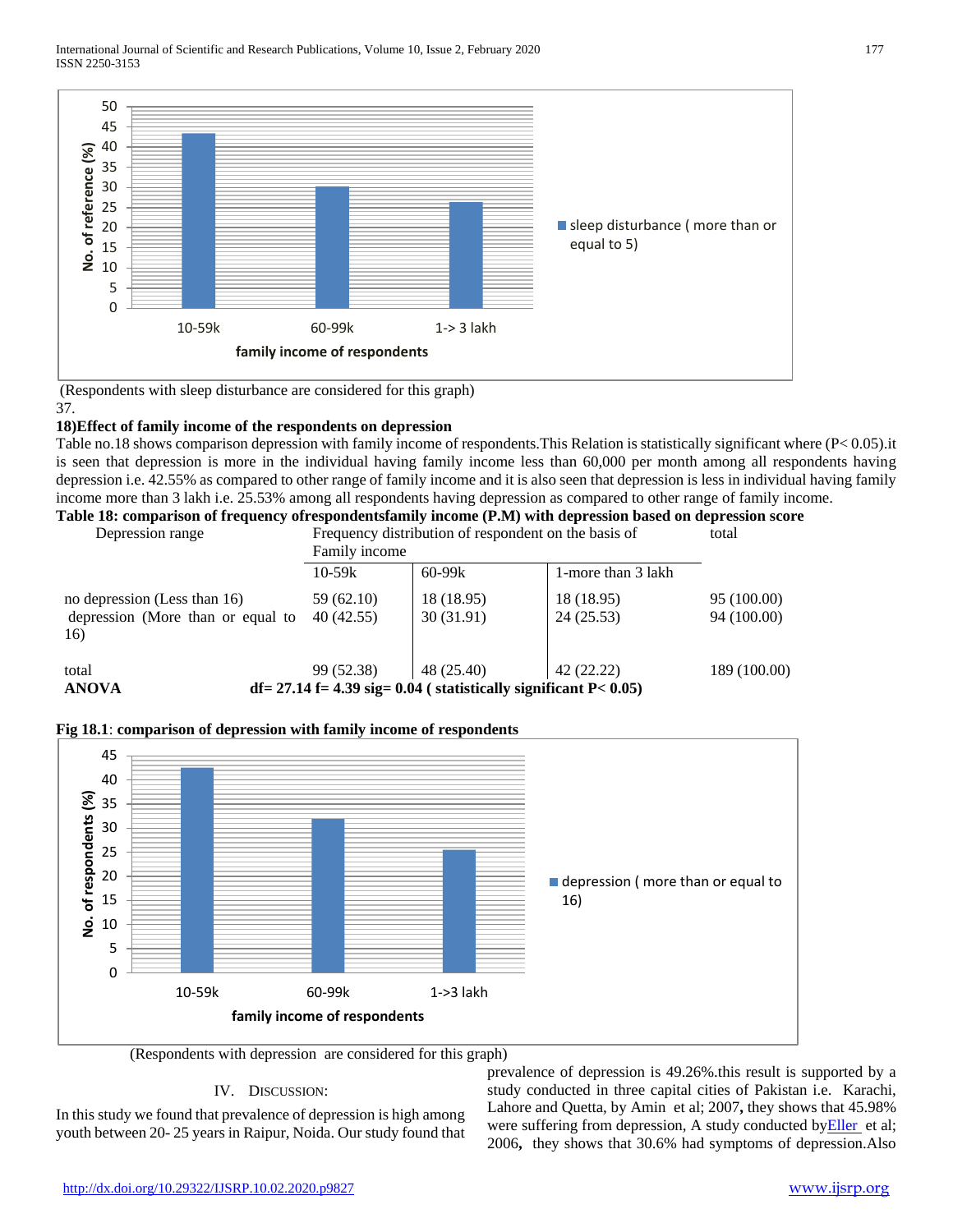by A study conducted among undergraduate university students in Ethiopia b[y Seblewngele](http://www.ncbi.nlm.nih.gov/pubmed/?term=Lemma%20S%5Bauth%5D)t al; 2012**,** they reported that 55.8% were suffering from depression.Another studywas conducted among adolescent by [Robert E.](http://www.ncbi.nlm.nih.gov/pubmed/?term=Roberts%20RE%5Bauth%5D) et al; 2014shows that depression prevalence was 57.6%. This result is also supported by a study conducted among college students by [Songe](http://www.ncbi.nlm.nih.gov/pubmed/?term=Song%20Y%5BAuthor%5D&cauthor=true&cauthor_uid=18702936)t al; 2008, reported that 43.9% students of Hong Kong had depression.

Another result of our study is sleep disturbance is not rare among youth of Raipur, Noida. It is highly prevalent among youth of Raipur between 20-25 years of age. Our study found that prevalence of sleep disturbance is 68.97%. This result was supported by a study conducted among adolescents of Saudi Arabia, by **Merdad**et al; 2014, they reported that prevalence of sleep disturbance was 65%. Another study conducted among university students in Ethiopia by [Seblewngele](http://www.ncbi.nlm.nih.gov/pubmed/?term=Lemma%20S%5Bauth%5D)t al; 2012, reported that 50.8% of the students were suffering from sleep disturbance.Another study conducted among Chinese adolescents by [Lan](http://www.ncbi.nlm.nih.gov/pubmed/?term=Guo%20L%5Bauth%5D) et al; 2014), result of the study found that 39.6% were suffering from sleep disturbance. Another study was conducted among adolescents by [Franiće](http://www.ncbi.nlm.nih.gov/pubmed/?term=Frani%C4%87%20T%5BAuthor%5D&cauthor=true&cauthor_uid=23445244)t al; 2014; they found that 86.7% had sleep problems. The result is also supported by a study conducted among university students in Hong Kong by [Suene](http://www.ncbi.nlm.nih.gov/pubmed/?term=Suen%20LK%5BAuthor%5D&cauthor=true&cauthor_uid=18780202)t al; 2008; they reported sleep disturbance prevalence among university students was 57.5%.

Another finding of our result is there is a strong relation between depression and sleep disturbance, in our study Mean PSQI score is 6.27 and mean depression score is 16.40, and mean sleep hour of respondents is 6.16.Our study found that most of the individual having depression showed sleep disturbance that is  $3/4<sup>th</sup>$  of respondents with depression have sleepdisturbance, likewise most of the respondents with sleep disturbance had depressive symptoms, that is  $2/4<sup>th</sup>$  ofrespondents with sleep disturbance shows depressive symptoms and this association was statistically significant where (P< 0.05). This result was supported by a study conducted among college Students at the Autonomous University of Yucatan, Merida b[y Moo-Estrella](http://www.ncbi.nlm.nih.gov/pubmed/?term=Moo-Estrella%20J%5BAuthor%5D&cauthor=true&cauthor_uid=15950081) et al; 2005**,** they reported that there is a positive relation between depression and sleep alteration, they reported that Most of the sample shows sleep disturbance and it was severe among those with depression. Another study was conducted among Estonian medical students by [Eller e](http://www.ncbi.nlm.nih.gov/pubmed/?term=Eller%20T%5BAuthor%5D&cauthor=true&cauthor_uid=16555263)t al; 2006, they also reported that both depression and sleep disturbance is correlated; sleep problem was associated with symptoms of both anxiety and depression. A study conducted by [Daniel J.](http://www.ncbi.nlm.nih.gov/pubmed/?term=Buysse%20DJ%5Bauth%5D) et al; 2008**,** among young adults, they also support this finding of study. Also a study conducted among female college students by [Regestein](http://www.ncbi.nlm.nih.gov/pubmed/?term=Regestein%20Q%5BAuthor%5D&cauthor=true&cauthor_uid=20079935) et al; 2010**,** result of this study showed that college students with poor sleep quality show high risk of depression. this result is also supported by a study conducted among university students in Ethiopia by [Seblewngele](http://www.ncbi.nlm.nih.gov/pubmed/?term=Lemma%20S%5Bauth%5D)t al; 2012,they also reported that there is a strong relation between depression and sleep disturbance, another study was conducted in 12 rural communities of southeastern Missouri, Tennessee, and Arkansas by [Chang](http://www.ncbi.nlm.nih.gov/pubmed/?term=JJ%20C%5Bauth%5D) et al; 2012also support this result. This result is also supported by a study conducted among Adolescents from households in the Houston metropolitan area, by [Robert E.;e](http://www.ncbi.nlm.nih.gov/pubmed/?term=Roberts%20RE%5Bauth%5D)t al; 2014, a study conducted among Chinese adolescents by [Lane](http://www.ncbi.nlm.nih.gov/pubmed/?term=Guo%20L%5Bauth%5D)t al; 2014. Another study conducted among adolescence in Hordaland County in Norway by [Sivertsene](http://www.ncbi.nlm.nih.gov/pubmed/?term=Sivertsen%20B%5BAuthor%5D&cauthor=true&cauthor_uid=24292341)t al; 2014**,** also reported that there is a correlation between depression and sleep disturbance, depress adolescent shows shorter sleep duration and sleep disturbance increase risk of depression. This result is also supported by study conducted by **Meerlo** et al; 2015).

In this study males have shown more sleep disturbance than females. Though the relation is not statistically significant due to small sample size there is a relation between sleep disturbance and

Gender, in our study it is found that out of total respondents with sleep disturbance 55 % are maleand 45% are females. This result is supported by a study conducted among adolescents of Saudi Arabia by **Merdad** et al; 2014; they reported that poor sleep pattern was more prevalent among boys. This result is also supported by a study conducted among Asian adults b[y Mirrakhimove](http://www.ncbi.nlm.nih.gov/pubmed/?term=Mirrakhimov%20AE%5BAuthor%5D&cauthor=true&cauthor_uid=23433391)t al; 2013, they reported that obstructive sleep apnea was more among males and a study conducted among Chinese adolescents by [Lan](http://www.ncbi.nlm.nih.gov/pubmed/?term=Guo%20L%5Bauth%5D) et al; 2014.

Our study also found that depression is more prevalent among males than females. Though the relation is not statistically significant due to small sample size there is a relation between depression and gender, in our study it is found that out of total respondents with depression 55 % are male and 45% are females. This result is supported by a study conducted b[y Wang](http://www.ncbi.nlm.nih.gov/pubmed/?term=Wang%20YP%5BAuthor%5D&cauthor=true&cauthor_uid=25699670) et al; 2015; they found that males had reported more cognitive symptoms of depression than females and a study conducted by [Liu](http://www.ncbi.nlm.nih.gov/pubmed/?term=Liu%20X%5BAuthor%5D&cauthor=true&cauthor_uid=10361789) et al; 1999, they reported that emotional problems were higher in males than females**.**

In our study it is found that sleep disturbance is more among those with low socio- economic or family income, this result is supported by a study conducted adult Norwegian population by [Pallesene](http://www.ncbi.nlm.nih.gov/pubmed/?term=Pallesen%20S%5BAuthor%5D&cauthor=true&cauthor_uid=24382513)t al; 2014**,** which reported that insomnia is more prevalent among individual with low socio economic status and by a study conducted among urban communities of Pakistan by Kidwaiet al; 2013.

In our study it is also found that depression is more prevalent among low family income or low socioeconomic status, this result is supported by a study conducted among university students by [Eisenberg e](http://www.ncbi.nlm.nih.gov/pubmed/?term=Eisenberg%20D%5BAuthor%5D&cauthor=true&cauthor_uid=18194033)t al; 2007**,** they reported that students having low family income were at more risk for mental health problems. This result is also supported by a study conducted among Large Urban South Indian Population by Subramani et al; 2009

The result of our study also found that depression is more prevalent among young age, this result is supported by a study conducted by [Nakku](http://www.ncbi.nlm.nih.gov/pubmed/?term=Nakku%20JE%5BAuthor%5D&cauthor=true&cauthor_uid=17604509) et al; 2006**,** shows that psychological problems are more prevalent among young age and a study conducted among Brazilian adolescents by **Munhoz** et al; 2015.

Our study also reported that sleep disturbance is more prevalent among young age, this result is supported by a study conducted among university students in Ethiopia by [Seblewngele](http://www.ncbi.nlm.nih.gov/pubmed/?term=Lemma%20S%5Bauth%5D)t al;2012,reported that sleep disturbance was decreasing with increasing years of study among students.

Our study reports that sleep disturbance is more prevalent among graduate students than post graduate students, that is out of total respondents with sleep disturbance 81.42% are graduates and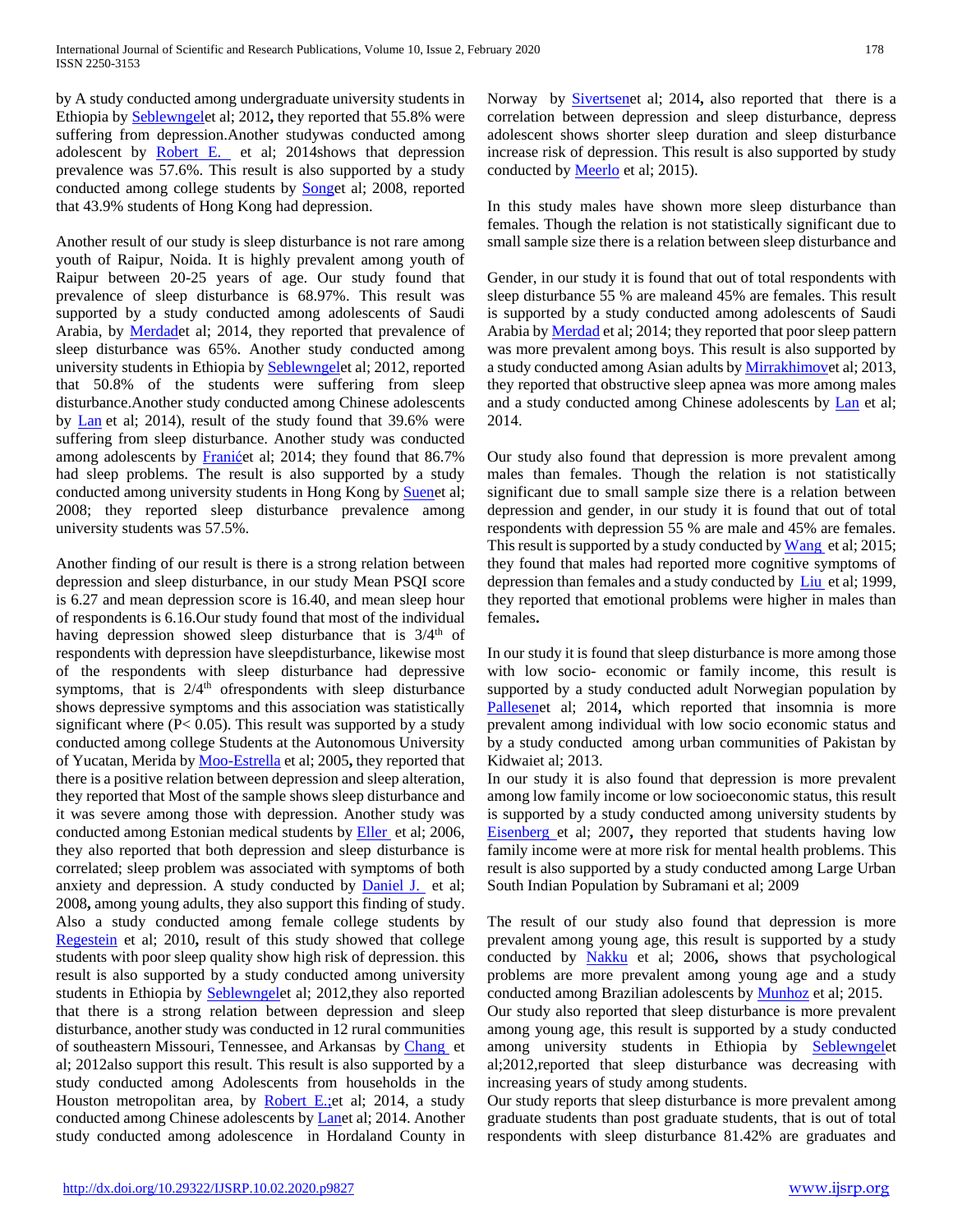18.57% are post graduates, so, sleep disturbance is more among fresher than seniors. This result is supported by among university students in Ethiopia by [Seblewngel](http://www.ncbi.nlm.nih.gov/pubmed/?term=Lemma%20S%5Bauth%5D) et al; 2012**,** they found that increasing year of study in university was associated with reduce poorsleep quality. This result is also supported by a study conducted among university students in Hong Kong by [Suen](http://www.ncbi.nlm.nih.gov/pubmed/?term=Suen%20LK%5BAuthor%5D&cauthor=true&cauthor_uid=18780202) et al; 2008.This result was also supported by a study conducted among college students by $\overline{Tsai}$  et al; 2004;they reported that sleep disturbance was more prevalent among fresher college students than seniors.

The result of our study found that depression is more prevalent among graduate than post graduates, it is found that out of total respondents with depression 80% are graduate and 20% are post graduate, so, depression is more prevalent among low level education than those with better level education. This result is supported by a study conducted among Large Urban South Indian Population by Subramani et al; 2009

In our study it is found that sleep disturbance is more prevalent among general caste than other caste like OBC, ST,SC, similarly depression is more prevalent among general caste than other caste like OBC, ST, SC. But there is no any previous related study found to support this result. Likewise our study reported that both sleep disturbance and depression is more prevalent among nuclear family than joint family, but no related study were found to support this result.

#### V. LIMITATION OF THE STUDY:

The study was conducted in a short duration of time due to this the sample size was small, no funding was provided for this study, the data was collected during the exam time and the festive time that is why large amount of individuals did not participated and the participants was selected on the basis of inclusion and exclusion criteria so even though any individual willing to participate does not fulfill this criteria was not selected.

#### VI. CONCLUSION

In conclusion depression and sleep disturbance is highly prevalent among youth in the age group of 20- 25 years in Raipur, Noida. The study found that there is a strong relationship between depression and sleep disturbance, and they show a statistically significant relationship.It was found that among respondents with depression most of the respondents show sleep disturbance that is  $3/4<sup>th</sup>$  of respondents with depression have sleep disturbance, individual with depression increase the risk of sleep disturbance in the other hand individual with sleep disturbance shows depressive symptoms that is  $2/4<sup>th</sup>$  of respondents with sleep disturbance shows depressive symptoms.There is a statistically significant relationship of sleep disturbance with education, family income, of respondents and between depression and family income. But due to small sample size though there was no statistical significance association between sleep disturbance and gender, caste, family type, age, and between depression and gender, education, caste, family type, and age of the respondents it is found that both depression and sleep disturbance is related to this factors.

#### VII. RECOMMENDATION

1. Since this study is conducted in urban area, similar study should be conducted in rural area.

2. It is also suggested to consider The Body Mass Index (BMI) of the respondents along with the level of depression and sleep disturbance.

3. Since in our study majority of respondents were Hindu, this variable was not included in our study, so, a study can be considered keeping this variable as an important factor.

4. Since our study is conducted on association between sleep disturbance and depression, further research can be conducted on impact of depression and sleep disturbance on health.

5.Since our study is conducted among youth between 20- 25 years of age further research can be conducted among other age groups.

#### **Appendix A**

# **Amity University**

Sector 125 Noida, Uttar Pradesh 201303

Questionnaire: "A Study on depression and sleep disturbance among youth in the age group of 20-25 years in Raipur, Noida"

Consent form

I hereby give consent to participate in the study titled "A study on depression and sleep disturbance among youth in the age group of 20-25 years"

- 1) I have been informed about the title, nature and procedure of the study
- 2) Have been given the opportunity to ask all the questions and I have been given option to withdraw myself from the study at any moment. If I don't feel satisfied with the study.
- 3) Acknowledge that no guarantee and promise has been made to me concerning the result of the procedure.
- 4) I consent to photography or videography of any procedure to be performed, including application portion of my body for medical, scientific or educational purpose, provided my identity is not revealed by pictures or by descriptive tests accompanying them.
- 5) I, certify that the statement made in the above consent letter have been read and explained to me in my mother tongue and I have fully understood the implications of the above and further submit the statement therein referred to were filled in an applicable paragraph stricken off before I signed.

Signature of participant:

Name of the researcher: BananiBharali MPH

# **APPENDIX B**

#### **DEMOGRAPHIC PROFILE:**

1. Gender:

2. Age:

3. Current address: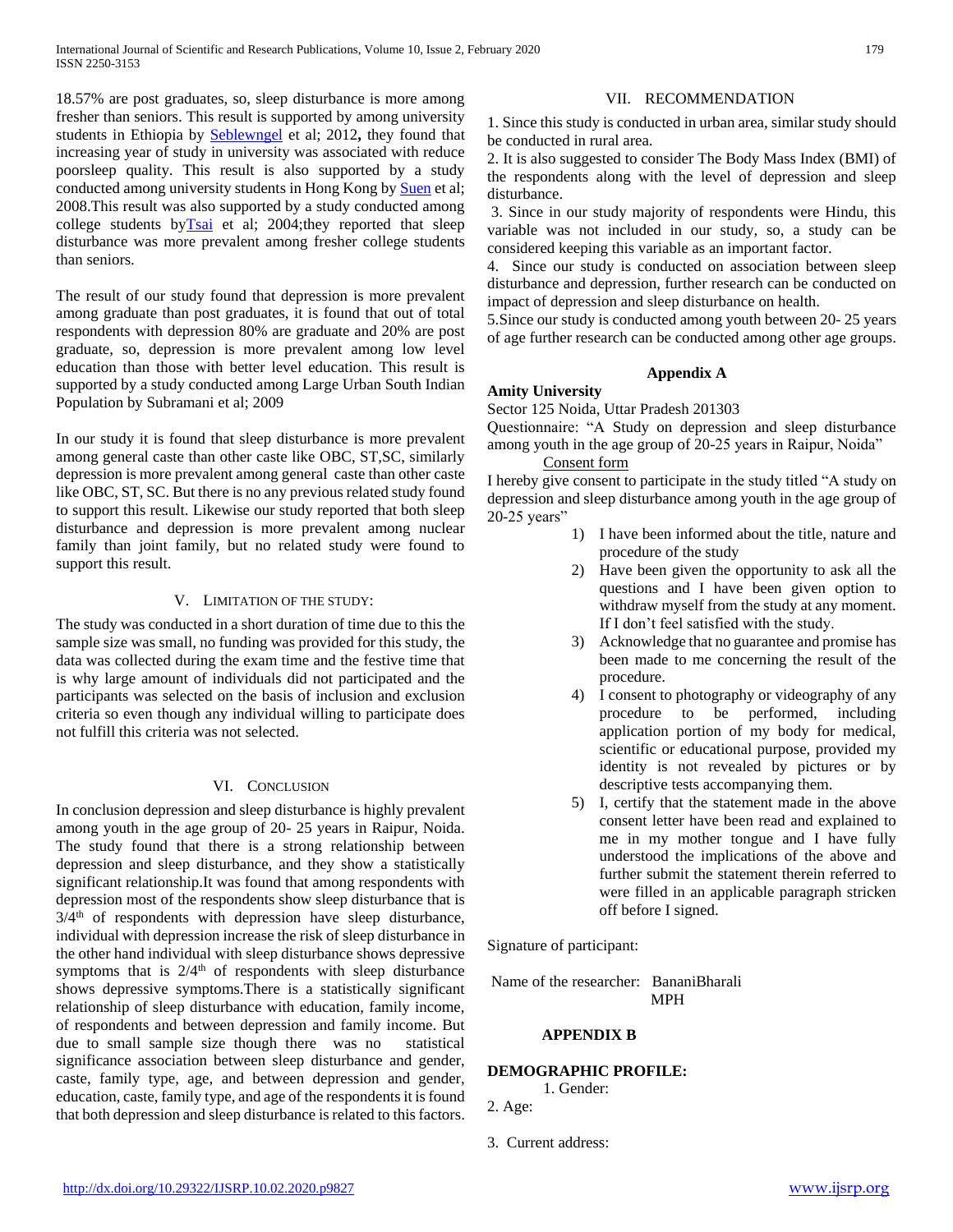- 4. Education:
- 5. Father education
- 6. Mother education
- 7. Religion:
- 8.Caste:
- 9. Father occupation:
- 10. No. Of family member:
- 11. Type of family

\_\_\_\_\_\_\_\_\_\_\_\_\_\_\_\_\_\_\_

\_\_\_\_\_\_\_\_\_\_\_\_\_\_\_\_\_\_

12. Family income

#### **Appendix C Your usual sleep habits during the past month:**

**13**. When have you usually gone to bed?

**14**. How long (in minutes) has it taken you to fall asleep each night ………………………

**15**. When have you usually gotten up in the morning?

**16**. How many hours of actual sleep do you get at night?

**17**. During the past month, how often have you had trouble sleeping because you…

a. Cannot get to sleep within 30 minutes.

Not during the past monthLess than once a week. Once or twice a week.3 or more times a week b. Wake up in the middle of the night or early morning. Not during the past monthLess than once a week. Once or twice a week.3 or more times a week c. Have to get up to use the bathroom Not during the past monthLess than once a week. Once or twice a week.3 or more times a week d. Cannot breathe comfortable Not during the past monthLess than once a week. Once or twice a week.3 or more times a week e. Cough or snore loudly Not during the past monthLess than once a week. Once or twice a week.3 or more times a week f.Feel too cold Not during the past monthLess than once a week. Once or twice a week.3 or more times a week g. Feel too hot Not during the past monthLess than once a week. Once or twice a week.3 or more times a week h.Have bad dreams Not during the past monthLess than once a week. Once or twice a week.3 or more times a week i. Have pain

Not during the past monthLess than once a week. Once or twice a week.3 or more times a week j.. Other reason(s), please describe, including how often you have had trouble sleeping because of this reason(s): Not during the past monthLess than once a week. Once or twice a week.3 or more times a week 18. During the past month, how often have you taken medicine (prescribed) to help you sleep?

Not during the past monthLess than once a week. Once or twice a week.3 or more times a week 19. During the past month, how often have you had trouble staying awake Whiledriving, eating meals, or engaging in social activity?

Not during the past monthLess than once a week. Once or twice a week.3 or more times a week 20.During the past month, how much of a problem has it been for you to keepup enthusiasm (interest) to get things done? Not during the past monthLess than once a week. Once or twice a week.3 or more times a week 21.During the past month, how would you rate your sleep quality overall?

a. Very good b. fairly good c.fairly bad d. very bad

#### PSQI Score ……….

# **During past week**:

22. I was bothered by things that don't usually bother me.

- a. Rarely (<1 dayb. sometime(1-2 days)
- c. occasionally. (3-4 days) d. most of the time. (5- 7 days)
- 23. I didn't feel like eating, my appetite was poor
- a. Rarely (<1 day)b. sometime. (1-2 days)
- c. occasionally. (3-4 days)d. most of the time. (5-7 days)
- 24. I felt that I could not shake off the blues (free from unhappiness) even with the help of my family or friends.
- a. Rarely  $($ 1 day) b. sometime.  $(1-2 \text{ days})$

c. occasionally .(3-4 days)d. most or all of the time (5-7 days)

- 25. I felt that I was just as good as other people
- a. Rarely  $(<1 \text{ day})$ b. sometime.  $(1-2 \text{ days})$
- c. occasionally.(3-4 days)d. most of the time. (5-7 days)
- 26. I had trouble keeping my mind on what I was doing
- a. Rarely (<1 day)b. sometime. (1-2 days)
- c. occasionally.(3-4 days)d. most of the time. (5-7 days)
- 27. I felt depressed.
	- a. Rarely (<1 day)b. sometime.(1-2 days)
- c. occasionally .(3-4 days)d.most of the time. ( 5-7 days)
- 28. I felt that everything I did was an effort.
- a. Rarely (<1 day)b. sometime.(1-2 days)
- c. occasionally .(3-4 days)d. most of the time. (5-7 days)
- 29. I felt hopeful about the future.
	- a. Rarely (<1 day)b. sometime.(1-2 days)
	- c. occasionally.(3-4 days)d. most of the time. (5-7 days)
- 30. I thought my life had been a failure.
	- a. Rarely (<1 day)b. sometime.(1-2 days)
- c. occasionally .(3-4 days)d. most of the time. (5-7 days)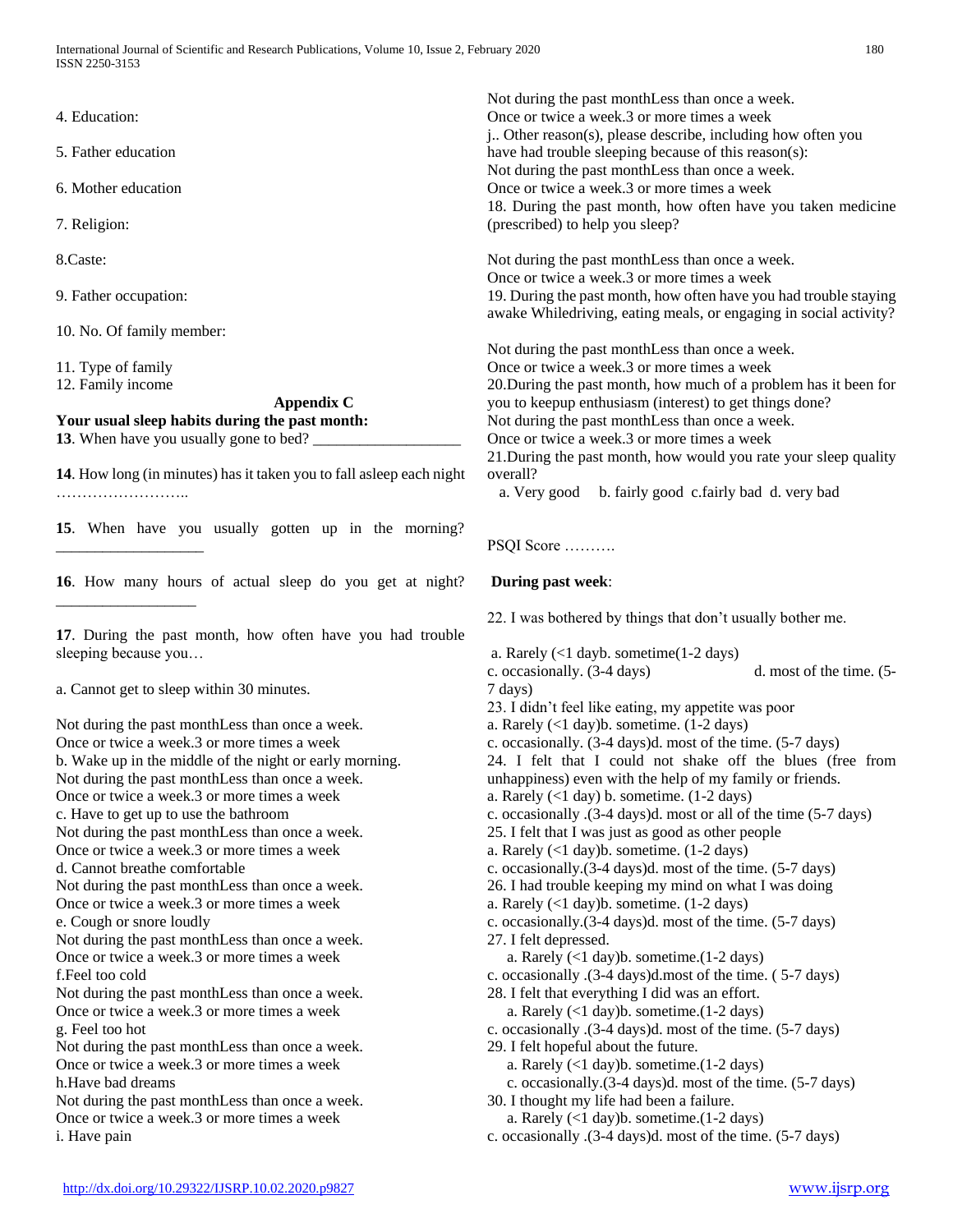31. I felt fearful a. Rarely  $(<1$  day)b. sometime.  $(1-2$  days) c. occasionally. (3-4 days)d. most of the time. (5-7 days) 32. My sleep was restless a. Rarely (<1 day)b. sometime. (1-2 days) c. occasionally. (3-4 days)d. most of the time. (5-7 days) 33. I was happy a. Rarely (<1 day)b. sometime.(1-2 days) c. occasionally .(3-4 days)d. most of the time. (5-7 days) 34. I talked less than usual. a. Rarely  $(1$  day)b. sometime.  $(1-2$  days) c. occasionally. (3-4 days)d. most of the time. (5-7 days) 35. I felt lonely a. Rarely (<1 day)b. sometime. (1-2 days) c. occasionally. (3-4 days)d. most of the time. (5-7 days) 36. People were unfriendly. a. Rarely  $(<1 \text{ day})$ b. sometime.  $(1-2 \text{ days})$ c. occasionally. (3-4 days)d. most of the time. (5-7 days) 37. I enjoyed life. a. Rarely  $(1$  day)b. sometime.  $(1-2 \text{ days})$ c. occasionally. (3-4 days)d. most of the time. (5-7 days) 38. I had crying spells. a. Rarely  $(<1 \text{ day})$ b. sometime.  $(1-2 \text{ days})$ c. occasionally. (3-4 days)d. most of the time. (5-7 days) 39. I felt sad. a. Rarely  $(1$  day)b. sometime.  $(1-2$  days) c. occasionally. (3-4 days)d. most of the time. (5-7 days) 40. I felt that people disliked me. a. Rarely  $(<1 \text{ day})$ b. sometime.  $(1-2 \text{ days})$ c. occasionally .(3-4 days)d. most of the time. (5-7 days) 41. I could not get "going" (active)

a. Rarely  $(<1 \text{ day})$ b. sometime.  $(1-2 \text{ days})$ c. occasionally. (3-4 days)d. most of the time. (5-7 days)

#### ACKNOLEDGEMENT

 It is my privilege to express my gratitude to the people who have helped me during my thesis work, both at academic and personal level. The help I got is definitely invaluable without which the work would have been incomplete. This thesis would not have been possible without the sound advice, excellent support and enduring patience of my mentor Dr.MeerambikaMahapatro, associate professor, NIHFW, New Delhi. The supreme ideas provided by her are precious on both academic and personal level for which I am extremely grateful. Inspite of her busy schedule she spared her valuable time to provide me timely help and suitable guidance. I would also like to express my whole hearted thanks and deep gratitude to my honorable teacher Dr. R.C Deka for his expert guidance, encouragement and support throughout the Project work.

 This is the most auspicious opportunity to express my deep sense of respect, sincere gratitude and indebtness to Dr.RajivJanardhanan our HOI, Amity Institute Of Public Health,for his educational guidance, intense interest, precious suggestions, constant and invaluable inspiration, steady dedication, whole hearted encouragement during the entire course of this work and without which it would have been impossible for

me to initiate and complete the present work in this form. I am also thankful to myhonored teacher and supervisor, Dr. Kulwinder Singh, my internal guide, Amity University, Noida, U.P for his expert guidance and words of wisdom which have always encouraged me to do my work sincerely. I feel short of words to give liberal expression of the gratitude, I owe to them.I express my heart full thanks to all those who have helped me out for the completion of this study.

#### **REFERENCES**

Amaral O, Garrido A, Pereira C, Veiga N, Serpa C, Sakellarides C(2014). Sleep patterns and insomnia among Portuguese adolescents: a cross-sectional study. AtenPrimaria. 5:191-4. doi: 10.1016/S0212-6567(14)70090-3.

Amin A; et al (2007). Prevalence of Depression among Households in Three Capital Cities of Pakistan: Need to Revise the Mental Health Policy.PLoS one. 2(2): e209.doi: 10.1371/journal.pone.0000209.

Aniebue PN, Onyema GO (2008). Prevalence of depressive symptoms among Nigerian medical undergraduates. Trop Doct.38(3):157-8.doi: 10.1258/td.2007.070202.

Asghar S, , Hussain A, Ali SM, Khan AK, Magnusson A (2007). Prevalence of depression and diabetes: a population based study from rural Bangladesh. Diabet Med. 24(8):872-7.

Bielczyk NZ, Buitelaar JK, Glennon JC, Tiesinga PH(2015). Circuit to construct mapping: a mathematical tool for assisting the diagnosis and treatment in major depressive disorder.Front Psychiatry. 6:29. doi: 10.3389/fpsyt.2015.00029.

Brandy M. Roane, MS; et al; (2008). Adolescent Insomnia as a Risk Factor for Early Adult Depression and Substance Abuse. Sleep. 2008 Oct 1; 31(10): 1351– 1356.

Camacho PA, Rueda-Jaimes GE, Latorre JF, Navarro-Mancilla AA, Escobar M, Franco JA (2009). Validity and reliability of the Center for Epidemiologic Studies-Depression scale in Colombian adolescent students. Biomedica. 29(2):260-9.

Carskadon MA, Acebo C, Jenni OG (2004). Regulation of adolescent sleep: implications for behavior.Ann N Y Acad Sci. 1021:276-91.

Chang JJ, Salas J, Habicht K, Pien GW, Stamatakis KA, and Brownson RC (2012).The association of sleep duration and depressive symptom in rural communities of southeastern Missouri, Tennessee and Arkansas.J Rural Health. 2012 Summer.28 (3): 268–276.doi:10.1111/j.1748-0361.2011.00398.x.

10.Chinawa JM, Manyike PC, Obu HA, Aronu AE, Odutola O, Chinawa AT (2015).Depression among adolescents attending secondary schools in South East Nigeria. Ann Afr Med. 14(1):46-51.doi: 10.4103/1596-3519.148737.

11. Collingwood Jane (2010). The Relationship between Mental and Physical Health.Retrieved on 10/02/2015 from Psych Health.Retrieved on 10/02/2015 from Psych Central.http://psychcentral.com/lib/the-relationship-between-mental-and-physical health/0002949

12.Cranford JA, Eisenberg D, Serras AM (2009). Substance use behaviors, mental health problems, and use of mental health services in a probability sample of college students. Addict Behav. 34(2):134-45.doi: 10.1016/j.addbeh.2008.09.004. 13. Daniel J. Buysse, MD; et al; (2008).Prevalence, Course, and Comorbidity of

Insomnia and Depression in Young Adults. Sleep. 2008 Apr 1; 31(4): 473–480. 14.Dyson(2012).Types of Depression.Retrieved on 06/02/2015. From http://ezinearticles.com/?Types-Of-Depression&id=7115399

15.Eisenberg D, Gollust SE, Golberstein E, Hefner JL (2007).Prevalence and correlates of depression, anxiety, and suicidality among university students.Am J Orthopsychiatry. 77(4):534-42.doi: 10.1037/0002-9432.77.4.534.

16.Eller T; et al; (2006). Symptoms of anxiety and depression in Estonian medical students with sleep problems. Depress Anxiety. 23(4):250-6.

17.Franić T; et al (2014).Suicidal ideations and sleep-related problems in early adolescence.Early Interv Psychiatry.8(2):155-62.doi: 10.1111/eip.12035.

18.Garlow SJ, Rosenberg J, Moore JD, Haas AP, Koestner B, Hendin H, Nemeroff CB (2008).Depression, desperation, and suicidal ideation in college students: results from the American Foundation for Suicide Prevention College Screening Project at Emory University.Depress Anxiety.25(6):482-8.

19.Grandner MA, Kripke DF, Yoon IY, Youngstedt SD (2006). Criterion validity of the Pittsburgh Sleep Quality Index: Investigation in a non-clinical sample. Sleep Biol Rhythms. 4(2):129-139.

20.Griswold KS, Aronoff H, Kernan JB, Kahn LS(2008). Adolescent substance use and abuse: recognition and management.Am Fam Physician. 77(3):331-6.

21.Haddad M; et al ;( 2015).The development and psychometric properties of a measure of clinicians¿ attitudes to depression: the revised Depression Attitude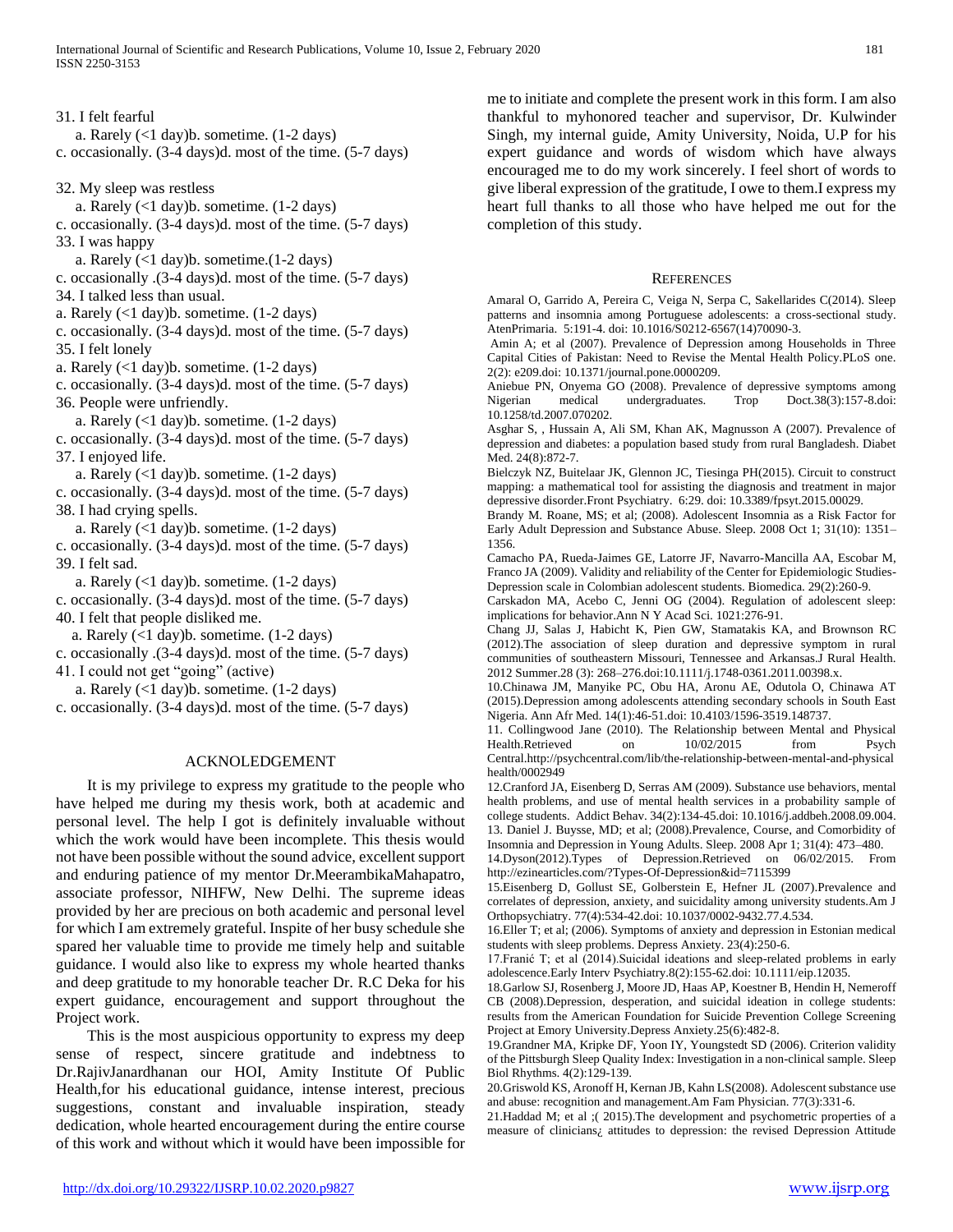Questionnaire (R-DAQ).BMC Psychiatry.15(1):7 .doi:10.1186/s12888-014-0381 x.

22. Hanover, MD: American College Health Association (2012).American College Health Association-National College Health Assessment II: Reference Group Executive Summary Fall 2011. Retrieved on 06/02/2015.

23.Harvey AG, Kaplan KA, Soehner A (2015).Interventions for Sleep Disturbance in Bipolar Disorder. Sleep Med Clin.10(1):101-105.

24.Joo S, Shin C, Kim J, Yi H, Ahn Y, Park M, Kim J, Lee S (2005).Prevalence and correlates of excessive daytime sleepiness in high school students in Korea.Psychiatry ClinNeurosci. 59(4):433-40.

25.KidwaiRubeena, Ahmed Syed Haroon(2013).Prevalence of insomnia and use of sleep medicines in urban communities of Karachi, Pakistan. JPMA 63: 1358; 2013).

26.LanGuo, Jianxiong Deng, Yuan He,Xueqing Deng, Jinghui Huang, Guoliang Huang, XueGao, and Ciyong Lu(2014).prevalence and correlates of sleep disturbance and depressive symptoms among Chinese adolescents: a cross sectional survey study.BMJ Open.4(7): e005517.Doi: 10.1136/bmjopen-2014- 005517.

27.Lan Guo; et al; (2014). Prevalence and correlates of sleep disturbance and depressive symptoms among Chinese adolescents: a cross-sectional survey study.BMJ Open.4(7): e005517.doi: 10.1136/bmjopen-2014-005517

28.LevensonJC;etal;(2015).Sleep Related Cognitions in Individuals with Symptoms of Insomnia and Depression.J Clin Sleep Med. pii: jc-00218-14.

29.Liu X, Uchiyama M, Okawa M, Kurita H (2000).Prevalence and correlates of self-reported sleep problems among Chinese adolescents.Sleep. 23(1):27-34.

30.Liu X, Kurita H, Guo C, Miyake Y, Ze J, Cao H ( 1999). Prevalence and risk factors of behavioral and emotional problems among Chinese children aged 6 through 11 years.J Am Acad Child Adolesc Psychiatry. 38(6):708-15.

31.MahadevanRoopa, M.A., Mohan Deepa, Ph.D, M.Sc, KarunakaranIndulekha, M.Sc., and Viswanathan Mohan, M.D., Ph.D., D.Sc., FRCP, FNASc(2010). Prevalence of Sleep Abnormalities and Their Association with Metabolic Syndrome among Asian Indians: Chennai Urban Rural Epidemiology Study (CURES – 67). J Diabetes Sci Technol. 4(6): 1524–1531.

32.Maren Nyer, Ph.D. Amy Farabaugh, Ph.D (2014).Relationship between sleep disturbance and depression, anxiety, and functioning in college students.Depress Anxiety. 30(9): 10.1002/da.22064.

33.Meerlo P, Havekes R, Steiger A.(2015). Chronically Restricted or Disrupted Sleep as a Causal Factor in the Development of Depression.Urr Top BehavNeurosci.

34.Merdad RA, Merdad LA, , Nassif RA, El-Derwi D, Wali SO (2014). Sleep habits in adolescents of Saudi Arabia; distinct patterns and extreme sleep schedules. Sleep Med. 15(11):1370-8.doi: 10.1016/j.sleep.2014.06.008.

35.Mirrakhimov AE; et al (2013).Prevalence of obstructive sleep apnea in Asian adults: a systematic review of the literature. BMC Pulm Med. 13:10.doi: 10.1186/1471-2466-13-10.

36.Moo-Estrella J; et al (2005).Evaluation of depressive symptoms and sleep alterations in college students.Arch Med Res.36 (4):393-8.

37.Munhoz TN, Santos IS, Matijasevich A (2015). Depression among Brazilian adolescents: A cross-sectional population-based study.J Affect Disord.175:281- 6.doi: 10.1016/j.jad.2015.01.031

38.Nakku JE, Nakasi G, Mirembe F (2006). Postpartum major depression at six weeks in primary health care: prevalence and associated factors. Afr Health Sci. 6(4):207-14.

39..National Institute of Mental Health, (2012).Depression and college students. http://www.nimh.nih.gov/health/publications/depression-and-

collegestudents/index.shtml. .Retrieved on 04/02/2015.

40.Pallesen S, Sivertsen B, Nordhus IH, Bjorvatn B(2014).A 10-year trend of insomnia prevalence in the adult Norwegian population.Sleep Med.15 (2):173- 9.doi: 10.1016/j.sleep.2013.10.009

41.Panda S; Taly AB; Sinha S; Gururaj G; Girish N; Nagaraja D (2012). Sleeprelated disorders among a healthy population in South India.Neurol India, 2012. 60 (1):68-74.ISSN: 0028- 3886.

42.Peng H, Wu K, Li J, Qi H, Guo S, Chi M, Wu X, Guo Y, Yang Y, Ning Y (2014). Increased suicide attempts in young depressed patients with abnormal temporal-parietal-limbic gray matter volume. J Affect Disord. 165:69-73. doi: 10.1016/j.jad.2014.04.046.

43.Regestein Q; et al; (2010). Sleep debt and depression in female college students.Psychiatry Res. 176(1):34-9.doi: 10.1016/j.psychres.2008.11.006.

44.Ricardo Araya; et al (2013).Detecting depression among adolescents in Santiago, Chile: sex differences.BMC Psychiatry.13: 122.Doi: 10.1186/1471- 244X-13-122.

45.Robert E. Roberts, PhD and Hao T. Duong, MD, MPH, DrPh(2014).The Prospective Association between Sleep Deprivation and Depression among Adolescents. Sleep. 37(2): 239–244.doi:10.5665/sleep.3388.

46.Roberts RE, Roberts CR, Chan W(2009). One-year incidence of psychiatric disorders and associated risk factors among adolescents in the community. .J Child Psychol Psychiatry. 50(4):405-15.doi: 10.1111/j.1469-7610.2008.01969.x.

47.SeblewngelLemma,BizuGelaye,YemaneBerhane, AlemayehuWorku, and Michelle A Williams(2012). Sleep quality and its psychological correlates among university students in Ethiopia: a cross-sectional study.BMC Psychiatry. v12: 237. Doi: 10.1186/1471-244X-12-237.

48.Singh P, Khullar S, Singh M, Kaur G, Mastana S (2015). Diabetes to cardiovascular disease: Is depression the potential missing link?.Med Hypotheses.84 (4):370-8.doi: 10.1016/j.mehy.2015.01.033.

49.SinhaKounteya (2012). 5% Indians suffering from sleep disorders: Study..Retrieved on 03/02/2015.fromhttp://timesofindia.indiatimes.com/india/5- Indians-suffering-from-sleep-disorders Study/articleshow/15333152.cms.

50.Sivertsen B, Harvey AG, Lundervold AJ, Hysing M (2014). Sleep problems and depression in adolescence: results from a large population-based study of Norwegian adolescents aged 16-18 years. Eur Child Adolesc Psychiatry.23(8):681- 9.doi: 10.1007/s00787-013-0502-y.

51.Song Y, Huang Y, Liu D, Kwan JS, Zhang F, Sham PC, Tang SW (2008).Depression in college: depressive symptoms and personality factors in Beijing and Hong Kong college freshmen. Compr Psychiatry.49(5):496-502.doi: 10.1016/j.comppsych.2008.02.005.

52.Sreevani R; et al ;( 2010).A guide to mental health and psychiatric nursing.ISBN 978-81-8448-944-6.Retrieved on 05/02/2015.

53.Subramani Poongothai; et al (2009). Prevalence of Depression in a Large Urban South Indian Population — the Chennai Urban Rural Epidemiology Study (Cures – 70).PLoS One.4 (9): e7185. Doi: 10.1371/journal.pone.0007185.

54.Suen LK, Hon KL, Tam WW (2008). Association between sleep behavior and sleep-related factors among university students in Hong Kong.Chronobiol Int. 25(5):760-75.doi: 10.1080/07420520802397186.

55. Tracy Natasha (2014).Effects of Depression: Physical, Social Effects of Depression. http://www.healthyplace.com/depression/effects/effects-of-

depression-physical-social-effects-of-depression/#ref. Retrieved on 15/02/2015 56.Tsai LL, Li SP (2004). Sleep patterns in college students: gender and grade differences. J Psychosom Res. 56(2):231-7.

57.Wang YP, Gorenstein C(2015).Gender differences and disabilities of perceived depression in the workplace.J Affect Disord.176:48-55. doi: 10.1016/j.jad.2015.01.058.

58.Weitzman ER(2004). Poor mental health, depression, and associations with alcohol consumption, harm, and abuse in a national sample of young adults in college.J NervMent Dis. 192(4):269-77.

59.World Health Organization,Retrieved on 02/02/2015.

60.World Health Report (2001) WHO, Geneva, Switzerland. Retrieved on 02/02/2015.

61.Xiang X, An R (2015).Depression and onset of cardiovascular disease in the US middle-aged and older adults.Aging Ment Health.23:1-9.

62.Xu Z; et al; (2012).Sleep quality of Chinese adolescents: distribution and its associated factors. J Paediatr Child Health.48(2):138-45.doi: 10.1111/j.1440- 1754.2011.02065.x.

#### AUTHORS

**First Author –** Banani Bharali, Master Degree in Public Health(MPH) ,Amity Institute of Public Health, Amity University Email id- bananibharali@gmail.com

**Second Author –** Dr. MeerambikaMahapatro,supervisor and Reader,Department of social science, National Institute of Health and Family Welfare (NIHFW),Munirka,New Delhi